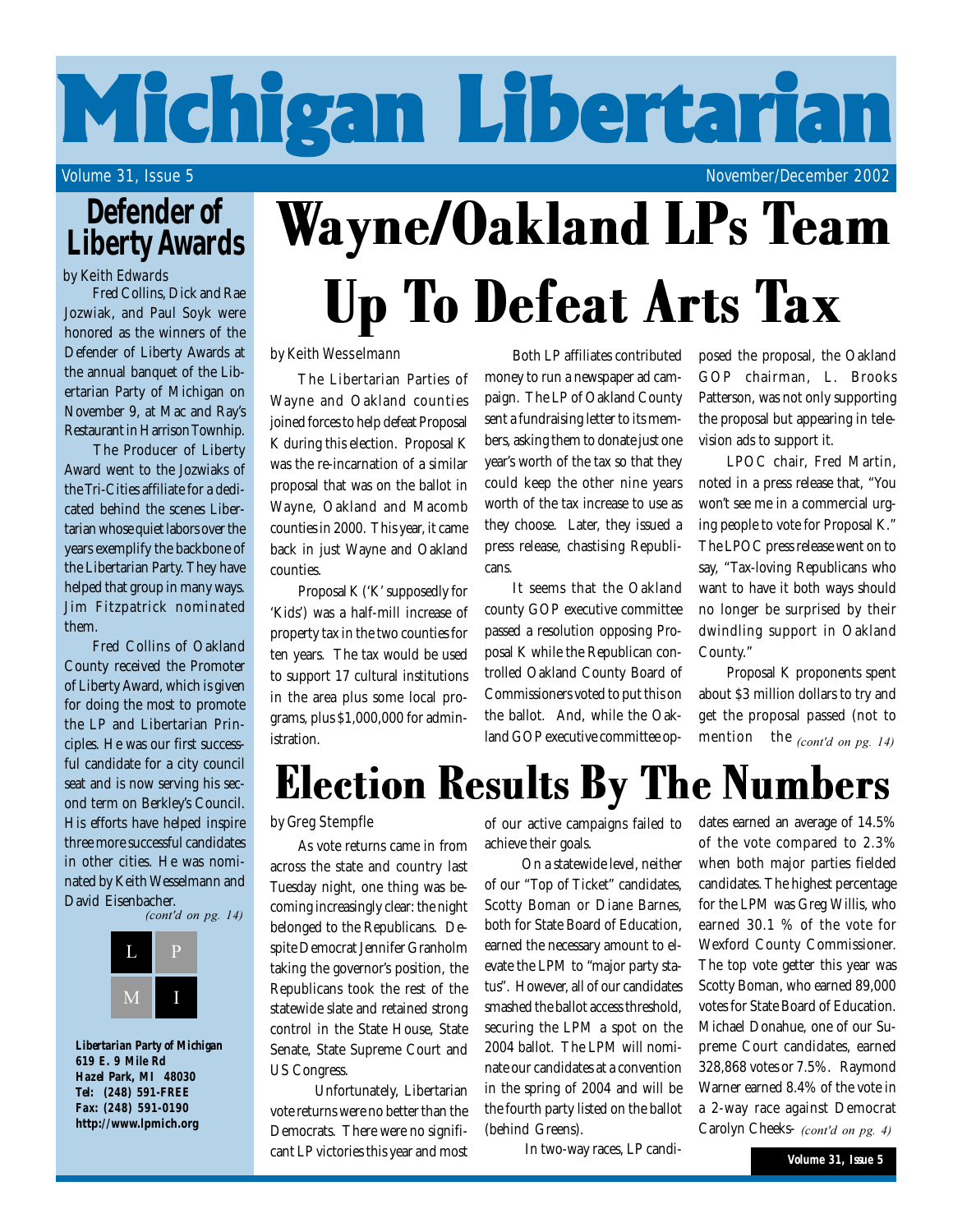### LPM Officers and Directors

| Chair                      | James Hudler          | chair@lpmich.org          |
|----------------------------|-----------------------|---------------------------|
| Vice Chair                 | <b>Jerry Bloom</b>    | vicechair@lpmich.org      |
| Secretary                  | Keith Wesselmann      | secretary@lpmich.org      |
| <b>Treasurer</b>           | Ben Bachrach          | treasurer@lpmich.org      |
| <b>At-Large Director</b>   | Diane Barnes          | dbarnes@lpmich.org        |
| <b>At-Large Director</b>   | Dave Collver          | collver@lpmich.org        |
| <b>At-Large Director</b>   | Paul Hitch            | hitch@lpmich.org          |
| At-Large Director          | Sara Sjoberg          | sjoberg@lpmich.org        |
| <b>At-Large Director</b>   | Erin Stahl            | stahl@lpmich.org          |
| Newsletter                 | Greg Stempfle         | newsletter@lpmich.org     |
| Database Output            | <b>Emily Salvette</b> | salvette@ameritech.net    |
| Database Input             | vacant                | vacant                    |
| Pledge Program             | Dan LaFavers          | dlafavers@provide.net     |
| <b>Campaign Managers</b>   | Barbara Goushaw       | bgoush@aol.com            |
| Campaign Fund              | Dianne Szabla         | dianneszabla@netscape.net |
| <b>Assistant Treasurer</b> | vacant                | vacant                    |
|                            |                       |                           |

Subscribe to **LPM Online** 

the weekly email newsletter of the LPM. Sign up at:

http://www.lpmich.org/lpmonline/subscribe.htm

### Newsletter Information

The *Michigan Libertarian* is published bimonthly as the official newsletter of the Libertarian Party of Michigan, 619 E. Nine Mile Rd., Hazel Park, MI 48030. Phone: (248) 591-FREE

**Submissions:** Please email articles to **newsletter@lpmich.org**

Only electronic format will be accepted. Acceptable formats are plain text, Word97, WordPerfect 6.X/5.X, RTF, HTML, Pagemaker 6.5. Any other formats, please ask first.

**Deadline:** The next deadline for submission of articles and advertising is January 10, 2003.

**Advertising:** Please email advertising to **newsletter@lpmich.org** Only electronic format will be accepted. Because of the nature of various programs, please send ads in .p65 format. Above formats are also acceptable, but layout or resolution may be lost in the publication process. Please mail payment to:

> Libertarian Party of Michigan Newsletter Advertising 619 E. Nine Mile Rd. Hazel Park, MI 48030

**Advertising Rates:** Full Pg \$200, Half Pg \$100, Quarter Pg \$50. 25% discount for LPM Candidates, 50% discount for LPM Affiliates.

**Visit:** http://www.lpmich.org/Newsletters/index.html for more information.

# Learning Curve

#### by Greg Stempfle

In October the Libertarian Executive Committee named myself, Greg Stempfle as the new newsletter editor for the Michigan Libertarian. I will be replacing Greg Dirasian, who stepped down earlier in the year.



Because of the transition, the September/October issue of this newsletter was skipped. This is the first issue that I have edited.

I have been involved with the LP since 1996 when I met Harry Browne at Michigan State University. I was editor of the Wayne County Libertarian for over two years and am currently that affiliates Chair.

For this newsletter, I plan on continuing with the same professional format, using Adobe Pagemaker, which has been used during the previous two years. In each issue, published bimonthly, I would like to include the following…

· **Calendar of Events**- A listing of state and affiliate meetings as well as upcoming events of libertarian interest. Please keep me informed about activities across the state.

· **Affiliate News**- What is going on across the state; meeting, places affiliate contact information, etc… Let me know when your affiliate holds their meetings or when you have officer elections or nominate candidates for public office.

· **Current Issues**- Articles about issues in Michigan with a libertarian perspective. We have to make the newsletter interesting to non-members as well as members.



**· Legislative**

**Watch**- An attempt to follow bills in the state legislature and ballot proposals of interest to libertarians. As soon as the next legislature is seated in January, I'm sure there will be plenty of new bills to report on.

· **Letters to the Editor**- I will not be shy about printing constructive criticism and the opinions of others.

Michigan Libertarian Editor *Gregory Stempfle* 

· **National News**- What's going on at the National Party level and any news about our 2004 Presidential candidates.

Please send articles or inquires to either newsletter@lpmich.org or stempfle@hotmail.com. Any assistance or publishable material is welcome. The LPM online newsletter will also serve as a feeder for news and events so feel free to publish articles there if they need to be read in a more timely fashion.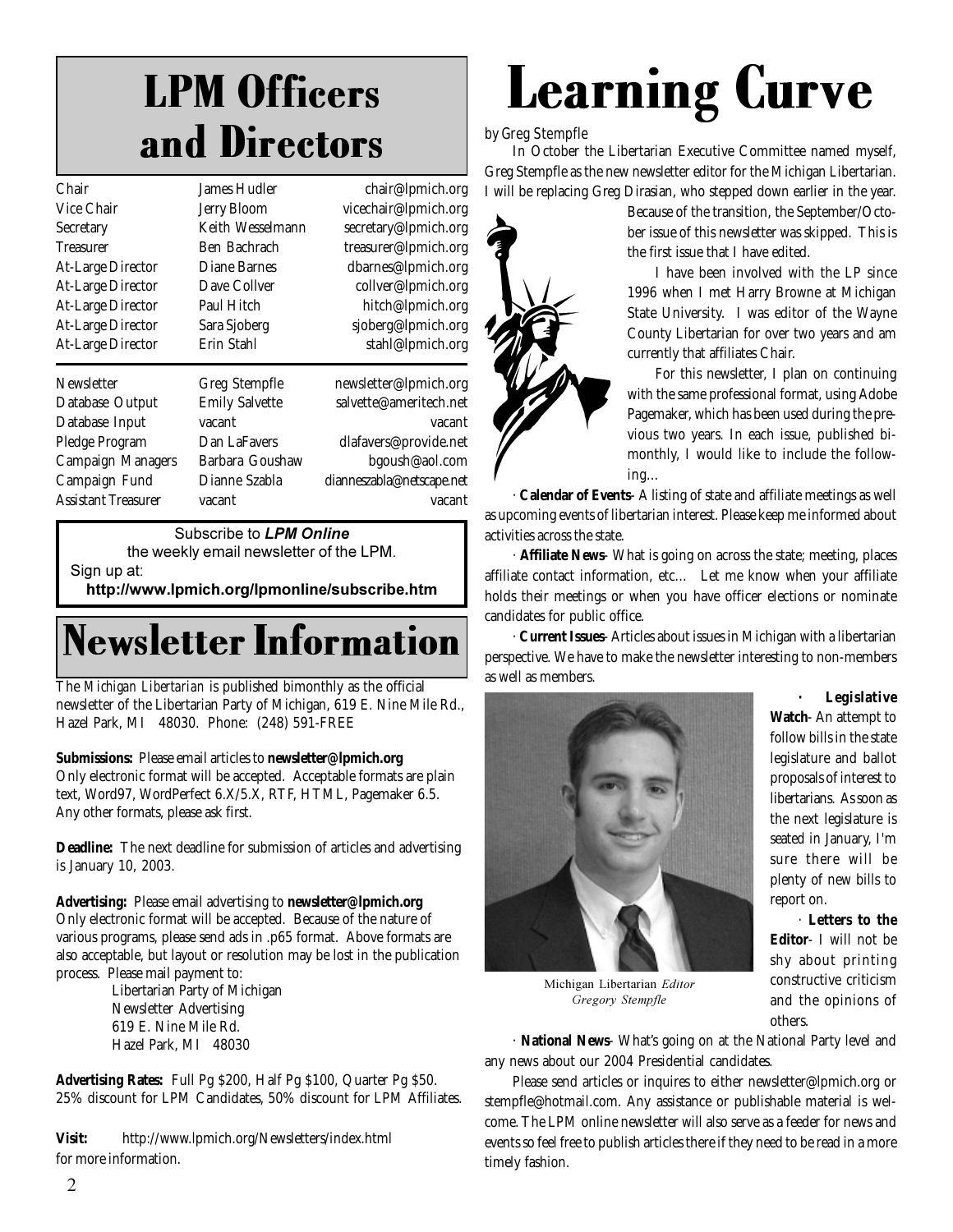# **Operation Farm Team Announced**



The Libertarian Party of Michigan announced its new plan at LibertyFest on November 16, 2002. The plan, dubbed Operation Farm Team, intends to get 10 Libertarians

elected to the Michigan House of Representatives in 2006.

In 1993 and 1994, the entire LPM united behind the Jon Coon for US Senate campaign. It was an ambitious goal and even though Jon Coon was not elected, the LPM experienced growth, excitement, and a positive "can do" spirit. The fall out of that campaign kept us upbeat for years afterwards. Some of the members that joined us during that period went on to become elected to other low-level offices. Fred Collins, Berkley city councilman, is an example of one of those members.

#### **Operation Farm Team is based on two principles.**

First, while the presidency may still be beyond our grasp, we have proven that we can marshal the resources to get people elected to lower level offices. In 2001, we ran 5 candidates for various city council races around the state. Three of those people (60%) were elected, and a fourth came very close.

In these smaller offices, Libertarian campaign managers are much more skilled than their competitors. Can we reproduce those results (60% win rate) when we run 20 candidates? We don't know. We have never tried before. Every two years, we run about 100 candidates, but most of those are just educational races. One thing is for sure, if we don't try, we'll never find out.

Second, Libertarians elected to low level offices have a better chance of being elected to higher-level partisan offices than Libertarians who have no history of public service. Those Libertarians who are already serving on city councils and in other elected positions are known in their communities. Their pictures appear in the media, voters approach them for help on various issues, they regularly meet and greet people in their community, and they become known for their common sense.

If such Libertarians choose to run for higher office, the voters are inclined to say, "I know him, he is my city councilman and he is the only

by James Hudler **Exercise 2018** one who consistently votes against raising my Director will be responsible for making certain taxes." By being in the public light, these officeholders take away the fear that a voter might have in voting for our little-known minor party.

To the best of my knowledge, this is the first time that the LPM has put together a multiyear, multi-election strategy for success. The strategy itself is based on our experiences. It is now up to us to make sure we apply our best efforts to replicate our best performances throughout our 30 year history.

 The theory behind the plan is simple. The details are numerous.

In 2001, the LPM tried a plan called "Just One." The goal of "Just One" was to get each of our affiliates around the state to identify "just one" candidate that they could put all their resources behind and get elected. Only five of our affiliates tried, and, as previously noted, 60% of them won.

#### **How do we get the other 14 affiliates to participate?**

First, the LPM needs to do a better job of promoting the "Just One" plan. Affiliate chairs can expect to receive regular mailings urging them to identify a candidate and race that they intend to pursue. But, all of our affiliate chairs are volunteers. They have jobs, families, and homes that require their primary attention. And, they don't necessarily have the time to identify the candidates and opportunities where they can win. And, they don't necessarily have the skills to get all the work done that needs to be done to run an affiliate *AND* run a candidate.

Therefore, our first goal is to hire a Field Director. The Field Director's job will be to work with the affiliates and provide them with training and support so they can be better chairs. Then, the Field Director will work with chairs to help find candidates and winnable races.

Once that is accomplished, the Field Director will work with the local chair, candidate, and the candidate's campaign manager to make certain that they have the skills to run credible races. The Field Director will also help connect these people with some of our more experienced campaigners throughout the state.

When the Field Director is not working in the field, he will work out of LPM Headquarters in Hazel Park, helping run the office, fielding calls from the media, and remotely providing support to the campaigns.

The Field Director will also provide support to volunteers. For example, if our public relations person writes a press release, the Field it is faxed out to the media. And, especially, the Field Director will provide support to the membership committee, members being the raw materials of our success.

Over the next four years, the Field Director will help affiliates and candidates. We will get more people elected to low level offices. We will get more people appointed to their local boards and commissions. In odd-numbered years, we have our best opportunity to get people elected to non-partisan, low level offices. In even-numbered years, we will run as many educational candidates as possible to make our presence known and build name-brand recognition.

We will continue to do this until we have built up a Farm Team of people who are elected and appointed to low-level offices. Then, we will run the Farm Team for partisan offices and some will get elected. The goal is to get 10 people elected to the Michigan House of Representatives. We want to elect enough people to keep either major party from having a majority. Then, both parties will need to work with us to get things accomplished.

The Field Director is the focal point of this whole operation. We need the Field Director to provide the support necessary for affiliate chairs and volunteers who are already working all they can to get the job done.

Here's the catch. We will not hire a Field Director until we are certain that we have the funds available to pay him for at least the first few months of his employment. We have set a goal of \$10,000 in our Field Director fund before we hire. When we reach \$7,500 in that fund, we will send out an announcement and begin accepting resumes for the position. We have already identified one potential candidate (from outside of Michigan) for this position. We hope to have the Field Director on board and working by February 1, 2003.

We need the help of every member of the LPM to accomplish this. We have set up a special location on the web site where members can donate securely via credit card. That location is: https://mi.safeserver.com/Chargelt/FarmTeam.html

Or, you can just send a check to LPM HQ (the address is on the front and back of this newsletter). Or, please respond generously to our fundraising letter soliciting your help. 2003 is an odd-numbered year. It is our year to excel at getting people elected. Please make your best contribution today so we can get started!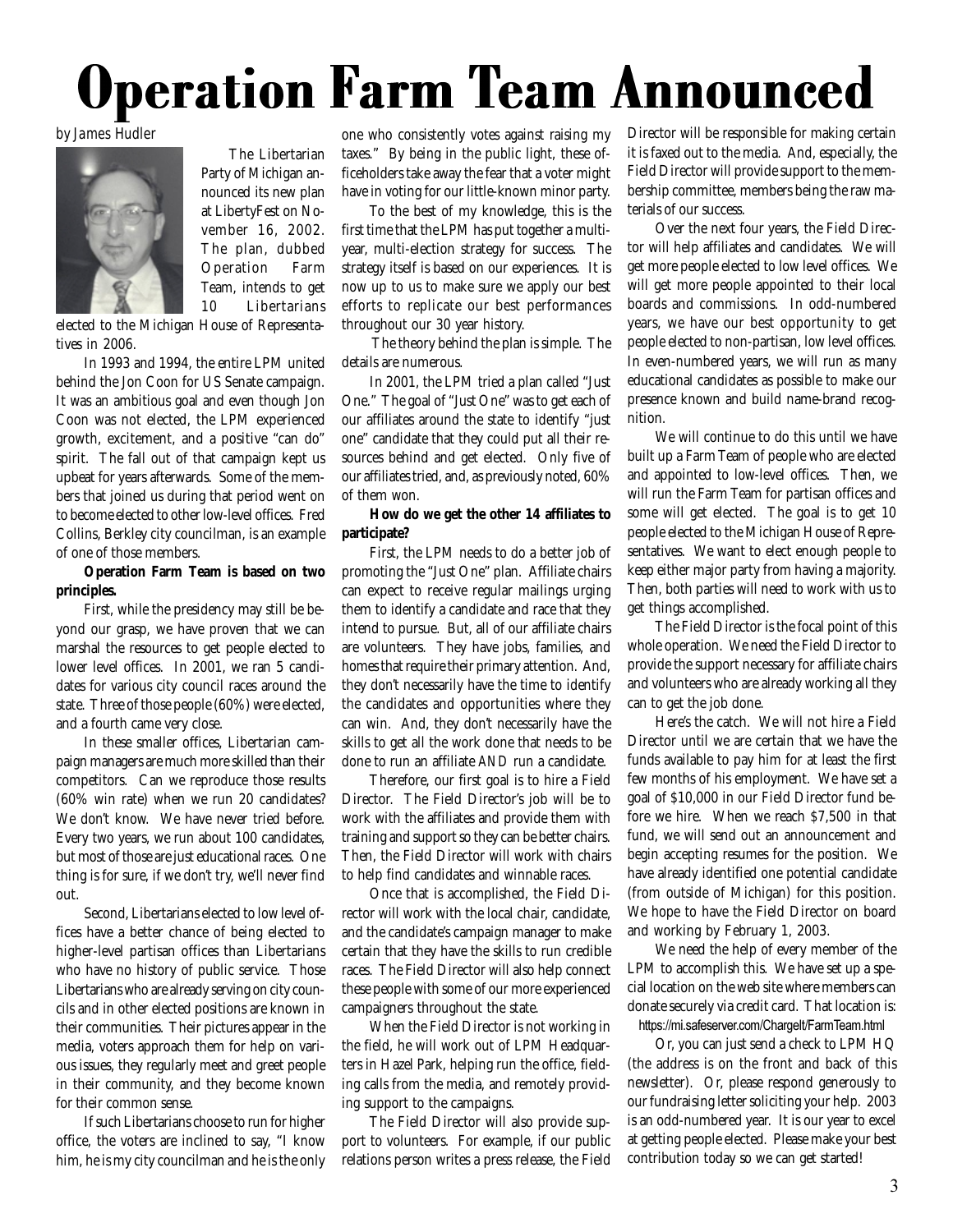# Townsend Race Earns an A for Effort

#### from Liberty Bell Online

 As far as we can tell, there were no major libertarian success stories in Michigan this election cycle. Success, however, is a relative term in 3rd party politics. Libertarian candidates must campaign at the local level year in and year out and instead of looking at their win ratio as a measure of success, instead, look at creating a regular base of support of 10% or more.

 In one of the most anticipated races, Stephen Townsend lost his hard fought bid for Midland County Commissioner. Out of 4,090 votes cast, Townsend earned 822 to his opponent's 1,981. This left 1,287 votes that were either cast for straight party democrat, for the write-in candidate or for no candidate.

 Townsend's campaign anticipated a problem with straight party ticket voters. About 40% of the voters vote straight party and that meant that Townsend had to get about 75% of the independent voters or get some of the straight party voters to split their tickets or get new voters to the polls.

 If one was to eliminate the estimated 982 straight party votes fromTownsend's Republican opponent's totals, the independent vote was 999 to 822, a much closer race. However, independent voters are not actually independent because even though they will split their ticket, independent voters tend to lean either Republican or Democrat. Townsend ran in a Republican district.

In the final analysis, in Townsend's dis-

trict, people are still unwilling to accept the idea of a third party candidate holding office. Townsend's opponent refused to campaign and publicly stated a number of times (which was printed in the newspaper) that "if God wants me to be a commissioner, I will be a commissioner," stating that he was running a faith based campaign. Many observers thought of him as a inarticulate kook and the Midland Daily News endorsed Townsend calling him the "clear choice for voters," the strongest endorsement they gave of any candidate.

Townsend ran a slick well organized cam-



*<u>ephen</u> Townsend Tri-Cities LP Chairman* 

paign that included two libertarian party flyer lit drops, 3 Townsend lit drops, 3 Townsend direct mailings and 2 negative opponent mailings aimed at jarring loose straight party ticket voters (over 50,000 pieces of lit). He had 25 4x8 billboards and hundreds of yard signs. He was extensively covered by the press picking up 27 mentions by the newspaper since March and numerous additional letters of support to the editor.

 The most telling factor that the substantial majority of voters will not yet consider a third party was that Townsend first ran for commissioner in 2000 against a 14 year, well liked incumbent and while he ran a good first campaign, it was still quite amateurish and yet he garnered an impressive 26% of the vote.

 This time in 2002, despite running a professional well thought out campaign against an opponent who clearly doesn't belong in office and who didn't bother to campaign for it either, Townsend only was able to move the percentage to 29% — which is basically no statistical difference.

 Townsend should be congratulated on a well run, professional campaign. He represented his party well.

 *The Liberty Bell Online is a publication of The Liberty Leadership Council - a Michigan Libertarian PAC that is working to make the Libertarian Party the third major political party in Michigan. www.MakingFreedomRing.com -*

### Election Results - By The Numbers

(cont'd from pg. 1) Kilpatrick for US Congress in Wayne County. Ray's return is the highest percentage ever for a LPM Federal candidate.

Outlying counties saw an increase in the number of candidates fielded for County Commission races, especially active candidates. Many of these races turn into 2-way contests between Libertarians and one major party candidate. These offices may be where the LPM begins to make some inroads in the coming years.

Digging deeper in the data reveals a few interesting facts as well as some points of optimism.

**Libertarians are the top third party:**

The LP continues to dominate third party politics in Michigan. Eighty-seven Libertarian candidates appeared on the November ballot, compared to 34 for the Greens, 14 for the US Taxpayers, 9 for the Reform, and 4 for the Natural Law Party. LP candidates went undefeated against candidates from the Reform, Natural Law, and US Taxpayers Parties and won 7 out of 9 races against Green Party candidates. Results from the education boards shows that voters have a clear preference for Libertarian Party candidates by a percentage or two when pitted against another third party candidate.

**Balance of Power:**

Libertarians held the balance of power in two key State House Districts in Wayne County and Macomb County Commission seat.

Grosse Isle Libertarian Rick Secula got 522 votes for State House (24) in a race where the Democrat won by 260 votes.

Dearborn Heights Libertarian Christopher Gonzalez got 907 votes for State House (17) in a race where the Democrat won by 581 votes.

Macomb Libertarian Michael Jablonski got 337 votes for County Commission (4) in a race where the Democrat won by 40 votes.

For a complete rundown of Libertarian election results, please turn to pages 5-7.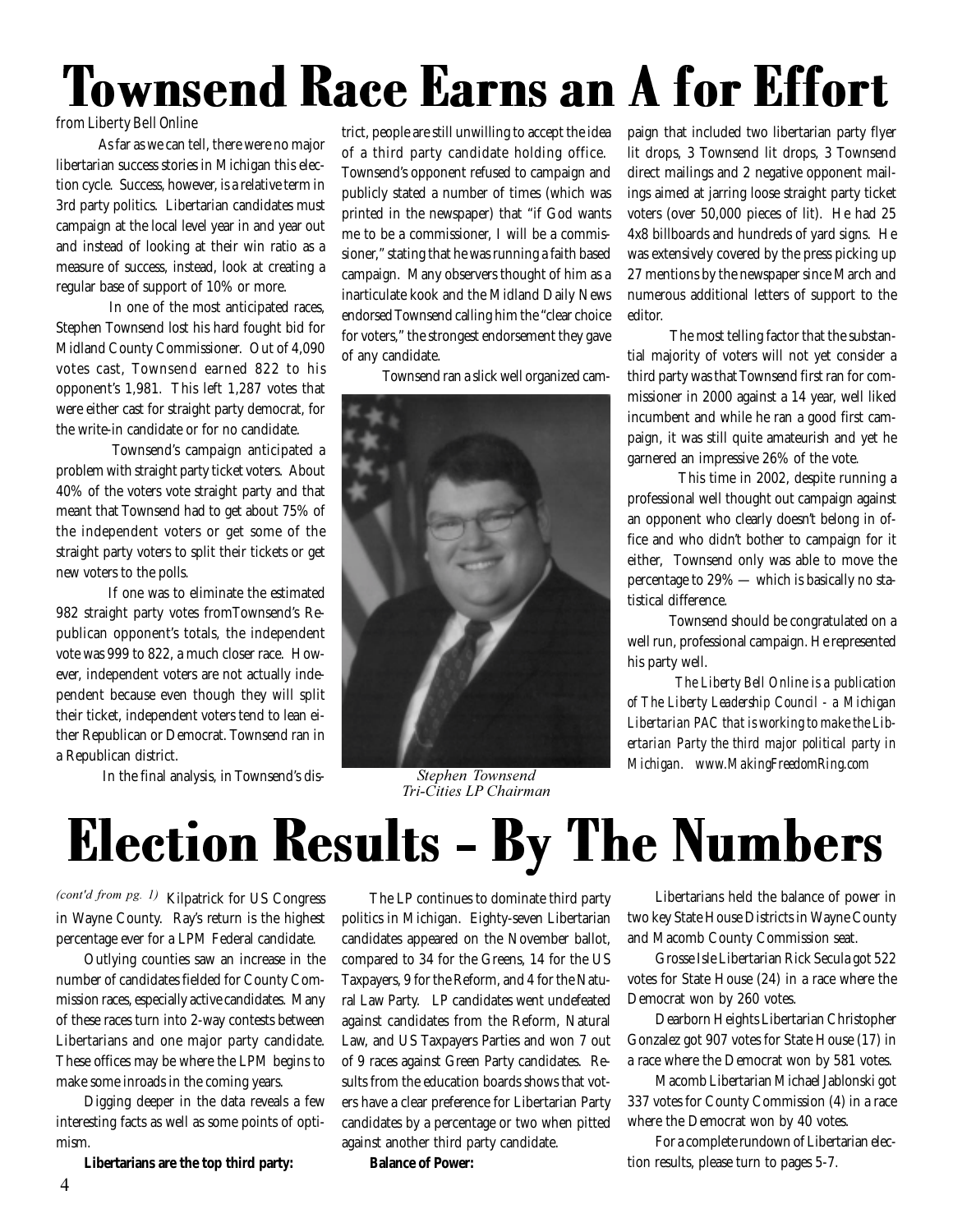# **2002 Election Results**

#### **Results are unofficial**

| Candidate | Party | votes |  |
|-----------|-------|-------|--|
| ⌒         |       |       |  |

Governor Granholm, Jennifer DEM 1,628,537 51.4 Posthumus, Dick REP 1,503,500 47.4 Campbell, Douglas GRN 25,586 0.8 Pilchak, Joseph UST 13,038 0.4

### **Secretary of State**

Land, Terri Lynn REP 1,699,268 54.9 Hollowell, Melvin DEM 1.328.274 43.0 Ziarno, Ray **GRN** 38,225 1.2 Conces, Charles UST 26.663 0.9

### **Attorney General**

Cox, Mike REP 1,496,442 48.9 Peters, Gary DEM 1,489,664 48.7 Kaufman, Jerry GRN 47,805 1.6 Van Sickle, Gerald UST 27,400 0.9

### **US Senate**

| Levin, Carl                           |            | DEM 1,892,030 60.6 |
|---------------------------------------|------------|--------------------|
| Raczkowski, Andrew REP 1,183.407 37.9 |            |                    |
| Borregard, Eric                       | GRN        | 24,045 0.8         |
| Mangopoulos, John                     | <b>REF</b> | 12,821 0.4         |
| Dern, Doug                            | <b>NLP</b> | 10,547 0.3         |

### **State Board of Education**

| Bauer, Elizabeth     | DEM        | 1,400,226 25.0 |
|----------------------|------------|----------------|
| Curtin, Carolyn      | <b>REP</b> | 1,289,361 23.1 |
| Warren, Michael      | <b>REP</b> | 1,282,209 22.9 |
| Quarles, Nancy       | DEM        | 1,240,641 22.2 |
| Boman, Scotty        | LIB        | 88.070 1.6     |
| <b>Barnes, Diane</b> | LIB.       | 74.528 1.3     |
| Shelley, Karen       | GRN        | 56.062 1.0     |
| Moxley, Kyle         | GRN        | 43,778 0.8     |
| Czak, Judith         | <b>UST</b> | 42.867 0.8     |
| Monroe, Ron          | <b>UST</b> | 42.098 0.8     |
| Kitchen, Michael     | <b>NLP</b> | 31,113 0.6     |
|                      |            |                |

| U of Michigan Board of Regents    |            |               |      |
|-----------------------------------|------------|---------------|------|
| Newman, Andrea REP 1,414,937 26.1 |            |               |      |
| Richner, Andrew                   |            | REP 1,279,191 | 23.6 |
| Stephens, Greg                    |            | DEM 1,270,585 | 23.4 |
| Ahmed, Ismael                     |            | DEM 1,081,993 | 19.9 |
| Fawcett, Susan                    |            | GRN 120,029   | 2.2  |
| Hall, William                     | LIB I      | 78,267        | 1.4  |
| Petering, Matt                    | GRN        | 60,237        | 1.1  |
| Gualdoni, Rick                    | <b>UST</b> | 56,180        | 1.0  |
| Arndt, David                      | NLP        | 42,189        | 0.8  |
| Waun, Nick                        | REF        | 27,144        | 0.5  |
|                                   |            |               |      |

Candidate Party votes % **WSU Board of Governors** 

Dunaskiss, Diane REP 1,326,784 24.9 Bernstein, Richard DEM 1,254,496 23.5 Atchison, Leon DEM 1,238,084 23.2 McLemore, Andrew REP 1, 160, 567 21.8 Van Oast, Stacy LIB 74,829 1.4 Jones, Thomas LIB 58,997 1.1 Kline, Frederick GRN 57,214 1.1 Miller, Robert **UST** 54,480 1.0 Oakford, Kathleen NLP 54,415 1.0 Dunn, Harold UST 48,445 0.9

### **Supreme Court**

| non-partisan, nominated by parties   |     |                    |  |
|--------------------------------------|-----|--------------------|--|
| Weaver, Elizabeth REP 1,371,989 31.1 |     |                    |  |
| Young, Robert                        |     | REP 1,352,803 30.7 |  |
| Drake, Maggie                        | DEM | 615,915 14.0       |  |
| Brennan, Martin                      | DEM | 521,503 11.8       |  |
| Donahue, Michael LIB                 |     | 328,868 7.5        |  |
| Hadden, Donnelly GRN                 |     | 120,054 2.7        |  |
| Yuille, Bruce                        | LIB | 93,408 2.1         |  |

### **US Congress**

Dist 1 Stupak, Bart DEM 150.519 67.7 Hooper, Don REP 69,061 31.1 Loosemore, John LIB 2,728  $1.2$ 

Dist 2

| Hoekstra, Peter                 | REP | 155,819 70.4     |  |
|---------------------------------|-----|------------------|--|
| Wrisley, Jeffrey                | DEM | 61,319 27.7      |  |
| Aleck, Laurie                   |     | LIB 2,662 1.2    |  |
| Graeser, Ronald                 |     | UST 1,531 0.7    |  |
| <u>Dist 3</u>                   |     |                  |  |
| Ehlers, Vernon                  | REP | 152,904 69.9     |  |
| Lynnes, Kathryn                 | DEM | 61,964 28.3      |  |
| Quinn, Tom                      | LIB | 2,607 1.2        |  |
| Lucey, Richard                  | REF | 1,125 0.5        |  |
| <u>Dist 4</u>                   |     |                  |  |
| Camp, Dave REP                  |     | 149,093 68.2     |  |
| Hollenbeck, LawrenceDEM         |     | 65,847 30.1      |  |
| Johnson, Sterling GRN 2,261 1.0 |     |                  |  |
| Chia, Jr., Al LIB               |     | 1,272 0.6        |  |
| <u>Dist 5</u>                   |     |                  |  |
| Kildee, Dale                    |     | DEM 158,709 91.6 |  |
| <b>Foster, Clint</b>            |     | LIB 9,344 5.4    |  |
| Mikkelson, Harley GRN 5,188 3.0 |     |                  |  |

| Candidate Party votes                                                 |                                 |                                      | <u>%</u>            |
|-----------------------------------------------------------------------|---------------------------------|--------------------------------------|---------------------|
| <u>Dist 6</u><br>Upton, Fred<br>Giguere, Jr., Gary DEM                | <b>REP</b>                      | 126,926 69.0<br>53,796 29.3          |                     |
| Overton, Richard REF                                                  |                                 | 3,188                                | 1.7                 |
| Dist 7<br>Smith, Nick<br>Simpson, Mike<br>Proctor, Ken                | DEM                             | REP 121,140<br>78,439<br>LIB 3,508   | 59.6<br>38.6<br>1.7 |
| Dist 8<br>Rogers, Mike                                                |                                 | REP 153,804 66.5                     |                     |
| McAlpine, Frank DEM 71,196<br><b>Yeutter, Thomas</b>                  |                                 | LIB 3,166                            | 30.8<br>1.4         |
| Dist 9<br>Knollenberg, Joe REP 141,079 58.1                           |                                 |                                      |                     |
| Fink, David<br>Schubring, Robert LIB 4,922                            |                                 | DEM 96,840                           | 39.9<br>2.0         |
| Dist 10                                                               |                                 |                                      |                     |
| Miller, Candice<br>Marlinga, Carl<br>Coon, Renae                      | <b>REP</b><br><b>DEM</b><br>LIB | 137,339 63.3<br>77,049 35.5<br>2,536 | 1.2                 |
|                                                                       |                                 |                                      |                     |
| Dist 11<br>McCotter, Thaddeus REP 126,050                             | <b>DEM</b>                      |                                      | 57.2<br>39.7        |
| Kelley, Kevin<br>Boyd, William                                        |                                 | 87,400<br>GRN 4,243                  | 1.9                 |
| Malone, Dan                                                           |                                 | UST 2,710                            | 1.2                 |
| Dist 12<br>Levin, Sander                                              |                                 | DEM 140,934 68.3                     |                     |
| Dean, Harvey<br>Gach, Dick                                            | LIB                             | REP 61,503<br>2,694                  | 29.8<br>1.3         |
| Revis, Steven                                                         |                                 | UST 1,362                            | 0.7                 |
| <u>Dist 13</u><br>Kilpatrick, Carolyn DEM 120,576 91.6                |                                 |                                      |                     |
| Warner, Raymond LIB 11,062                                            |                                 |                                      | 8.4                 |
| <u>Dist 14</u><br>Conyers, Jr., John DEM 143,705                      |                                 |                                      | 83.1                |
| Stone, Dave<br><b>Schorr, Francis LIB</b>                             |                                 | REP 26,395<br>1,522                  | 15.3<br>0.9         |
| Litle, John                                                           |                                 | GRN 1,236                            | 0.7                 |
| <u>Dist 15</u><br>Dingell, John DEM 136,501 72.4                      |                                 |                                      |                     |
| Kaltenbach, Martin REP 48,294 25.6<br>Stempfle, Gregory LIB 3,869 2.1 |                                 |                                      |                     |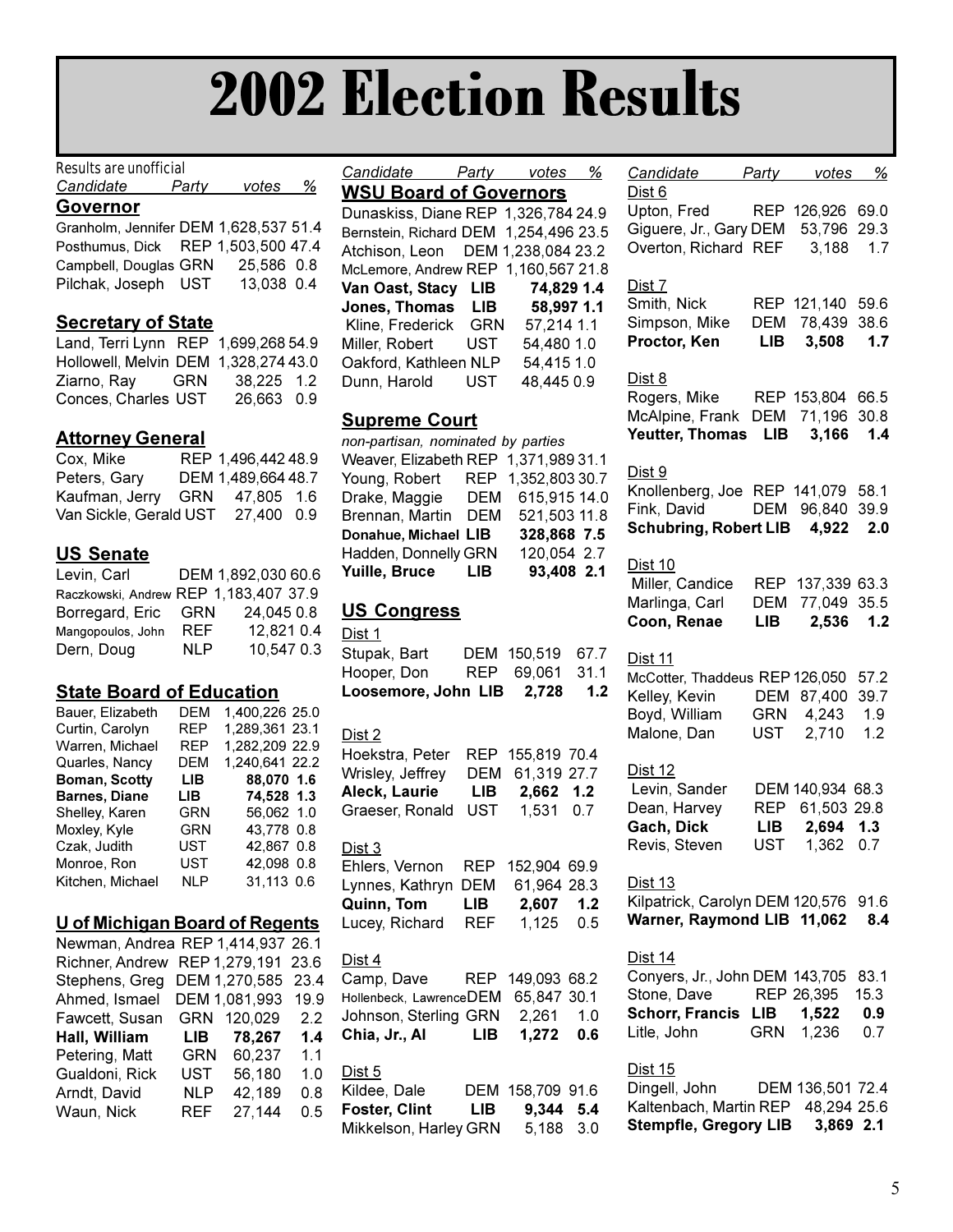# **2002 Election Results**

| Candidate                          | Party                    | votes                          | %     | Candidate                                      | <u>Party</u> | <u>votes</u> | <u>%</u>   | Candidate                   | Party      | votes        | $\frac{9}{6}$ |
|------------------------------------|--------------------------|--------------------------------|-------|------------------------------------------------|--------------|--------------|------------|-----------------------------|------------|--------------|---------------|
| <b>State Senate</b>                |                          |                                |       | Dist 17                                        |              |              |            | <b>Dist 73</b>              |            |              |               |
| Dist 8                             |                          |                                |       | Paletko, Daniel                                |              | DEM 14,772   | 49.5       | Hart, Doug                  |            | REP 24,370   | 69.9          |
| Basham, Raymond DEM 43,873 64.3    |                          |                                |       | Handy, R. Miles REP 14,191                     |              |              | 47.5       | Clowney, Fred               | DEM        | 9,845        | 28.3          |
| Montelauro, Pamela REP 22,120 32.4 |                          |                                |       | Gonzalez, Christopher LIB 907                  |              |              | 3.0        | Horan, Thomas               | <b>LIB</b> | 628          | 1.8           |
| Morse, Bruce David LIB 2,216       |                          |                                | 3.2   |                                                |              |              |            |                             |            |              |               |
|                                    |                          |                                |       | <b>Dist 19</b>                                 |              |              |            | <b>Dist 74</b>              |            |              |               |
| Dist 9                             |                          |                                |       | Pastor, John                                   | <b>REP</b>   | 22,170       | 62.9       | Van Regenmorter REP 28,234  |            |              | 78.1          |
| Olshove, Dennis DEM 47,516 60.8    |                          |                                |       | Lowry, Kerry                                   | <b>DEM</b>   | 12,209       | 34.6       | Barringer, Beverly DEM      |            | 7,492        | 20.7          |
| Stevens, Cecelia REP 28,581        |                          |                                | 36.6  | <b>Shesterkin, Mike LIB</b>                    |              | 895          | 2.5        | Gelineau, Bill              | <b>LIB</b> | 407          | 1.1           |
| <b>Edwards, Keith LIB</b>          |                          | 2,031                          | 2.6   | <b>Dist 20</b>                                 |              |              |            |                             |            |              |               |
|                                    |                          |                                |       | Stewart, John                                  | <b>REP</b>   | 19,910       | 61.2       | <b>Dist 75</b>              |            |              |               |
| <b>Dist 10</b>                     |                          |                                |       | Blackwell, Mark                                |              | DEM 11,581   | 35.6       | Kooiman, Jerry              |            | REP 15,340   | 53.9          |
| Switalski, Michael DEM 42,821      |                          |                                | 53.1  | Dean, James                                    | <b>LIB</b>   | 1,027        | 3.2        | Vander Meulen               |            | DEM 12,737   | 44.7          |
| Rice, Steve                        |                          | REP 36,424                     | 45.1  |                                                |              |              |            | Haas, Erwin                 | <b>LIB</b> | 408          | 1.4           |
| Allen, Scott                       | <b>LIB</b>               | 1,450                          | 1.8   | <b>Dist 21</b>                                 |              |              |            |                             |            |              |               |
|                                    |                          |                                |       | LaJoy, Philip                                  | <b>REP</b>   | 15,591       | 53.8       | Dist 76                     |            |              |               |
| Dist 14                            |                          |                                |       | Slavens, Mark                                  | <b>DEM</b>   | 12,769       | 44.0       | Sak, Michael                |            | DEM 11,770   | 60.7          |
| Jacobs, Gilda                      |                          | DEM 65,538 68.4                |       | <b>Century, Ken</b>                            | <b>LIB</b>   | 640          | 2.2        | Kubik, Mark                 | <b>REP</b> | 7,216<br>405 | 37.2          |
| Wilkins, Marc                      |                          | REP 28,250 29.5                |       |                                                |              |              |            | <b>Mastin, Paul</b>         | <b>LIB</b> |              | 2.1           |
| Sherman, Lloyd                     | LIB                      | 2,030                          | 2.1   | Dist 22                                        |              |              |            | <b>Dist 77</b>              |            |              |               |
|                                    |                          |                                |       | Hopgood, Hoon-Yung DEM 14,042 68.9             |              |              |            | Voorhees, Joanne REP 17,894 |            |              | 70.5          |
| <b>Dist 28</b>                     |                          |                                |       | Vaughan, Ronald                                | REP          |              | 5,696 27.9 | Smith, Virginia             | <b>DEM</b> | 7,037        | 27.7          |
| Sikkema, Ken                       |                          | REP 72,783                     | 73.1  | Kainz, Charles                                 | <b>LIB</b>   |              | 657 3.2    | Dial, Wayne                 | <b>LIB</b> | 441          | 1.7           |
| Berry, Michelle                    |                          | DEM 25,389                     | 25.5  |                                                |              |              |            |                             |            |              |               |
| Heeren, Ron                        | <b>LIB</b>               | 1,369                          | 1.4   | Dist 23                                        |              |              |            | <b>Dist 86</b>              |            |              |               |
|                                    |                          |                                |       | Law, Kathleen                                  | <b>DEM</b>   | 13,429       | 49.5       | Koetje, James               |            | REP 24,865   | 68.9          |
| <b>Dist 29</b>                     |                          |                                |       | Jones, Douglas                                 | <b>REP</b>   | 13,169       | 48.5       | McDonald, James DEM         |            | 10,456       | 29.0          |
| Hardiman, Bill                     |                          | REP 44,186                     | 53.8  | Secula, Richard LIB                            |              | 552          | 2.0        | <b>Steinport, Pat</b>       | <b>LIB</b> | 747          | 2.1           |
| Pestka, Steve                      |                          | DEM 36,744                     | 43.2  |                                                |              |              |            |                             |            |              |               |
| <b>Adams, Warren</b>               | LIB                      | 1,178                          | $1.4$ | <b>Dist 24</b><br>Brandenburg, Jack REP 17,697 |              |              | 53.6       | Dist 94                     |            |              |               |
|                                    |                          |                                |       | Benson, Frank                                  |              | DEM 14,296   | 43.3       | Howell, Jim                 | <b>REP</b> | 20,757       | 57.5          |
| <b>Dist 30</b>                     |                          |                                |       | Stahl, Erin                                    | <b>LIB</b>   | 1,049        | 3.2        | Braun, Tim                  | <b>DEM</b> | 15,020       | 41.6          |
| Kuipers, Wayne<br>O'Brien, John    | <b>REP</b>               | 70,792 75.2<br>DEM 21,658 23.0 |       |                                                |              |              |            | <b>Carter, Scott</b>        | <b>LIB</b> | 320          | 0.9           |
| Bradley-Horan, Lynne LIB 1,627     |                          |                                | 1.7   | Dist 28                                        |              |              |            |                             |            |              |               |
|                                    |                          |                                |       | Wojno, Lisa                                    |              | DEM 14,898   | 67.1       | <b>County Commissioner</b>  |            |              |               |
| <u>Dist 35</u>                     |                          |                                |       | Stevens, Scott                                 | <b>REP</b>   | 6,898        | 31.1       | Allegan County Dist. 9      |            |              |               |
| McManus, Michelle REP 50,200 61.0  |                          |                                |       | <b>Allison, James</b>                          | <b>LIB</b>   | 412          | 1.9        | Thierwechter, Lou REP       |            | 1,796        | 71.7          |
| Dahlberg, Carl                     |                          | DEM 30,009 36.5                |       |                                                |              |              |            | Clegg, Charlie              | <b>LIB</b> | 708          | 28.3          |
| Atkinson, Donald LIB 2,050         |                          |                                | 2.5   | Dist 31                                        |              |              |            |                             |            |              |               |
|                                    |                          |                                |       | Gieleghem, Paul DEM 14,663                     |              |              | 60.4       | <b>Clare County Dist 2</b>  |            |              |               |
| <b>State House</b>                 |                          |                                |       | Russo, Sheryl                                  | <b>REP</b>   | 8,921        | 36.7       | Adams, Wendy LIB            |            | $\mathbf{?}$ | 4.0           |
|                                    |                          |                                |       | <b>Miller, James</b>                           | <b>LIB</b>   | 701          | 2.9        |                             |            |              |               |
| Dist 13                            |                          |                                |       |                                                |              |              |            | <b>Clare County Dist 4</b>  |            |              |               |
| Farrah, Barbara                    |                          | DEM 17,370                     | 64.8  | Dist 42                                        |              |              |            | <b>Tadros, Albert</b>       | LIB        | $\mathbf{P}$ | 1.0           |
| Stasik, Darrell                    | <b>REP</b><br><b>LIB</b> | 8,805<br>613                   | 32.9  | Accavitti, Frank                               |              | DEM 15,746   | 64.9       |                             |            |              |               |
| Gordon, Eric                       |                          |                                | 2.3   | Riske, Jim                                     | <b>REP</b>   | 7,560        | 31.2       | <b>Clare County Dist 6</b>  |            |              |               |
| <u>Dist 16</u>                     |                          |                                |       | Bonnell, John                                  | LIB          | 955          | 3.9        | Gargin, Dennis LIB          |            | ?            | 16.0          |
| Plakas, Jim                        |                          | DEM 16,693                     | 71.9  |                                                |              |              |            |                             |            |              |               |
| Homeier, Eric                      | <b>REP</b>               | 5,595                          | 24.1  | <b>Dist 72</b>                                 |              |              |            | <b>Eaton County Dist 12</b> |            |              |               |
| Nagy, David                        | <b>LIB</b>               | 913                            | 3.9   | Steil Jr., Glenn                               |              | REP 24,152   | 72.8       | Baker, Daryl                | <b>REP</b> | 1,514        | 79.9          |
|                                    |                          |                                |       | Vogt, Christopher DEM                          |              | 8,388<br>654 | 25.3       | Remer, Paul                 | LIB        | 381          | 20.1          |
|                                    |                          |                                |       | Good, David                                    | LIB          |              | 2.0        |                             |            |              |               |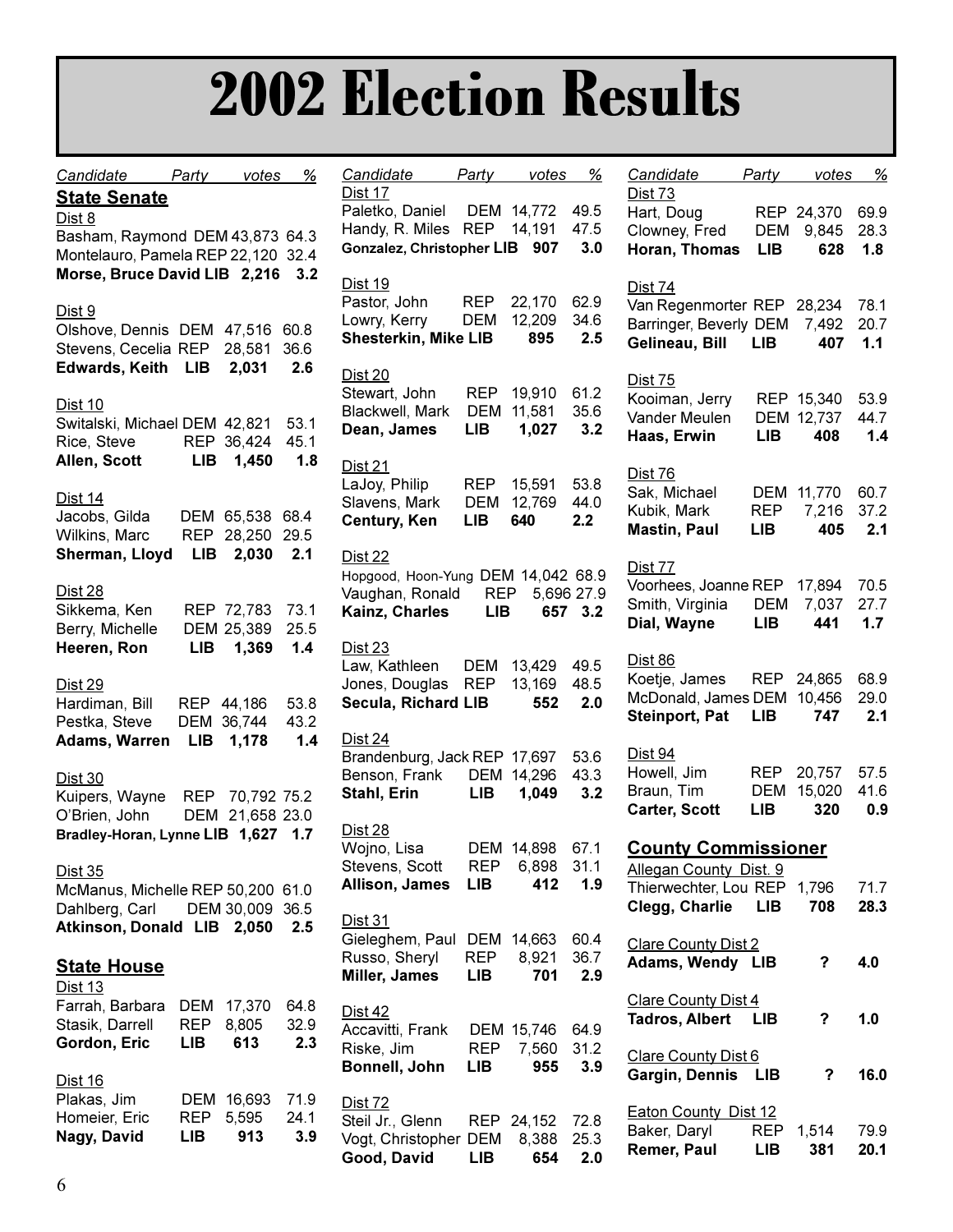# **2002 Election Results**

| <u>Candidate Party</u>                                                                        |                       |                            | <u>votes %</u>      |
|-----------------------------------------------------------------------------------------------|-----------------------|----------------------------|---------------------|
| Gladwin County Dist 6<br>Lang, Nancy                                                          | LIB                   | ?                          | 9.0                 |
| <b>Hillsdale County Dist 4</b><br>Vanlerberg, Maxine REP<br><b>Benzing, Brad</b> LIB          |                       | 848<br>143                 | 85.6<br>14.4        |
| <b>Hillsdale County Dist 5</b><br>Britton, Alice<br>Parker, James                             | <b>REP</b><br>LIB     | 1,132<br>128               | 89.8<br>10.2        |
| <b>Ingham County Dist 11</b><br>Holman, Diane DEM<br>Such, Andy REP<br>White, Will Tyler LIB  |                       | 3,628<br>3,198<br>114      | 52.3<br>46.1<br>1.6 |
| Kalamazoo County Dist 3<br>Barnard, Robert<br>Remmert, Amy<br>Proni, Tullio                   | LIB                   | DEM 1,289<br>REP 627<br>99 | 64.0<br>31.1<br>4.9 |
| Kalamazoo County Dist 7<br>Buskirk, David<br>Easter, Kim<br>Phillips, Gerald LIB 170          |                       | DEM 2,012<br>REP 1,184     | 59.8<br>35.2<br>5.1 |
| <b>Kalamazoo County Dist 8</b><br>Zull, John<br>Gerow, Joy                                    |                       | REP 3,294<br>LIB 543       | 85.8<br>14.2        |
| <b>Kalamazoo County Dist 14</b><br>Heppler, Jeff REP 3,386<br>Ottenwess, Ron LIB 611          |                       |                            | 84.7<br>15.3        |
| <b>Lake County Dist 9</b><br>Grace, Thomas<br>Peck, Trevor                                    | <b>DEM 331</b><br>LIB | 63                         | 84.0<br>16.0        |
| <b>Macomb County Dist 1</b><br>Liberato, Ralph<br>Dial, Tim<br><b>Stables, Paul</b>           | DEM<br>REP<br>LIB     | 4,358<br>1,970<br>157      | 67.2<br>30.4<br>2.4 |
| Macomb County Dist 4<br>Walsh, Mike<br>Chupa, Michael REP 4,663<br>Jablonski, Michael LIB 337 |                       | <b>DEM 4,703</b>           | 48.5<br>48.1<br>3.5 |
| Macomb County Dist 6<br>Flynn, Joann DEM<br>Stowell, Aaron REP<br>Pietrangelo, Laurel LIB     |                       | 5,652<br>3,998<br>190      | 57.4<br>40.6<br>1.9 |

| Candidate Party votes %         |            |                |      |
|---------------------------------|------------|----------------|------|
| Macomb County Dist 11           |            |                |      |
| Szczepanski, Ed REP 6,053       |            |                | 86.1 |
| Yope, Craig                     | <b>LIB</b> | 977            | 13.9 |
|                                 |            |                |      |
|                                 |            |                |      |
| <b>Macomb County Dist 22</b>    |            |                |      |
| Slinde, Betty                   |            | DEM 4,444      | 62.7 |
| Quinlan, Mary                   | <b>REP</b> | 2,382          | 33.6 |
| Titran, Al                      | <b>LIB</b> | 259            | 3.7  |
|                                 |            |                |      |
| <b>Macomb County Dist 24</b>    |            |                |      |
| Kennard, Peggy DEM 7,448        |            |                | 61.0 |
| MacDonald, Robert REP 4,446     |            |                | 36.4 |
| Morisi, Wendy LIB               |            | 319            | 2.6  |
|                                 |            |                |      |
|                                 |            |                |      |
| <b>Manistee County Dist</b>     |            |                |      |
| Kluesner, Brian LIB ?           |            |                | ?    |
|                                 |            |                |      |
| <b>Midland County Dist 4</b>    |            |                |      |
| Dauer, Tom                      |            | REP 1,981 70.7 |      |
| Townsend, Stephen LIB 822 29.3  |            |                |      |
|                                 |            |                |      |
| Oakland County Dist 5           |            |                |      |
| Scott, John                     | <b>REP</b> | 7,847 52.6     |      |
| Deni, Paul                      | DEM        | 6,668 44.7     |      |
| <b>Martin, Fred</b>             | <b>LIB</b> | 405 2.7        |      |
|                                 |            |                |      |
|                                 |            |                |      |
| Oakland County Dist 25          |            |                |      |
| Coulter, David                  |            | DEM 8,825      | 87.5 |
| Collver, David LIB 1,265        |            |                | 12.5 |
|                                 |            |                |      |
| <b>Washtenaw County Dist 1</b>  |            |                |      |
| Yekulis, Joseph REP 7,063 59.4  |            |                |      |
| Burkhardt, Wendy DEM 4,537 38.2 |            |                |      |
| Hudler, James LIB 282           |            |                | 2.4  |
|                                 |            |                |      |
|                                 |            |                |      |
| <b>Washtenaw County Dist 11</b> |            |                |      |
| Irwin, Jeff DEM 5,715 90.3      |            |                |      |
| <b>Montgomery, James LIB</b>    |            | 615            | 9.7  |
|                                 |            |                |      |
| <b>Wayne County Dist 2</b>      |            |                |      |
| Parker, Bernard DEM             |            | 25,194         | 92.6 |
| Watson, Daniel REP              |            | 1,548          | 5.7  |
| Beck, Timothy LIB               |            | 471            | 1.7  |
|                                 |            |                |      |
| <b>Wayne County Dist 4</b>      |            |                |      |
|                                 |            |                |      |
| Ware, Jewel                     |            | DEM 27,073     | 96.0 |
| Karpinski, Edward LIB           |            | 1,142          | 4.0  |
|                                 |            |                |      |
| <b>Wayne County Dist 5</b>      |            |                |      |
| Varga, Ilona                    |            | DEM 17,897     | 93.8 |
| Gnadt, Loel                     | LIB        | 1,189          | 6.2  |

|                       | Candidate Party votes                   |            |                  | %            |
|-----------------------|-----------------------------------------|------------|------------------|--------------|
|                       | <b>Wayne County Dist 13</b>             |            |                  |              |
|                       | Hubbard, Susan DEM<br>Kovacs, Chris REP |            | 23,608<br>13,780 | 61.2<br>35.7 |
|                       | Bachrach, Ben LIB                       |            | 1,181            | 3.1          |
|                       |                                         |            |                  |              |
|                       | <b>Wexford County Dist 5</b>            |            |                  |              |
| Willis, Greg          | Smit, Laura Lee REP 464                 | <b>LIB</b> | <b>200</b>       | 69.9<br>30.1 |
|                       |                                         |            |                  |              |
|                       | Macomb CCC Trustee                      |            |                  |              |
|                       | non-partisan (12th Place)               |            |                  |              |
|                       | LaButte, Jeff                           |            | 10,466           | 2.5          |
|                       | <b>Ballot Proposals</b>                 |            |                  |              |
| Proposal 1            |                                         |            |                  |              |
|                       | Eliminate Straight Party Voting         |            |                  |              |
|                       | NO 1,771,965 59.7                       |            |                  |              |
|                       | YES 1,197,724 40.3                      |            |                  |              |
| Proposal <sub>2</sub> |                                         |            |                  |              |
|                       | Sell Bonds for Sewer Repairs            |            |                  |              |
|                       | YES 1,771,162 60.2                      |            |                  |              |
|                       | NO  1,170,578  39.8                     |            |                  |              |
| Proposal 3            |                                         |            |                  |              |
|                       | State Employee Collective Bargaining    |            |                  |              |
| <b>NO</b>             | 1,576,187 54.2                          |            |                  |              |
|                       | YES  1,334,237  45.8                    |            |                  |              |
|                       |                                         |            |                  |              |
| Proposal 4            | Redirect Tobacco Settlement Money       |            |                  |              |
|                       | NO 2,005,868 66.3                       |            |                  |              |
|                       | YES 1,017,946 33.7                      |            |                  |              |
|                       |                                         |            |                  |              |
| Proposal K            |                                         |            |                  |              |
| Oakland)              | Arts, Parks, and Kids (Wayne and        |            |                  |              |
| <u>Wayne</u>          |                                         |            |                  |              |
| NO I                  | 220,415                                 | 43.0       |                  |              |
| YES                   | 292,599                                 | 57.0       |                  |              |
|                       | Tax increases must pass by 60% in       |            |                  |              |
|                       | <b>Wayne County</b>                     |            |                  |              |
| Oakland               |                                         |            |                  |              |
| NO L                  | 218,035                                 | 53.9       |                  |              |
| YES                   | 186,827                                 | 46.1       |                  |              |
|                       |                                         |            |                  |              |
|                       |                                         |            |                  |              |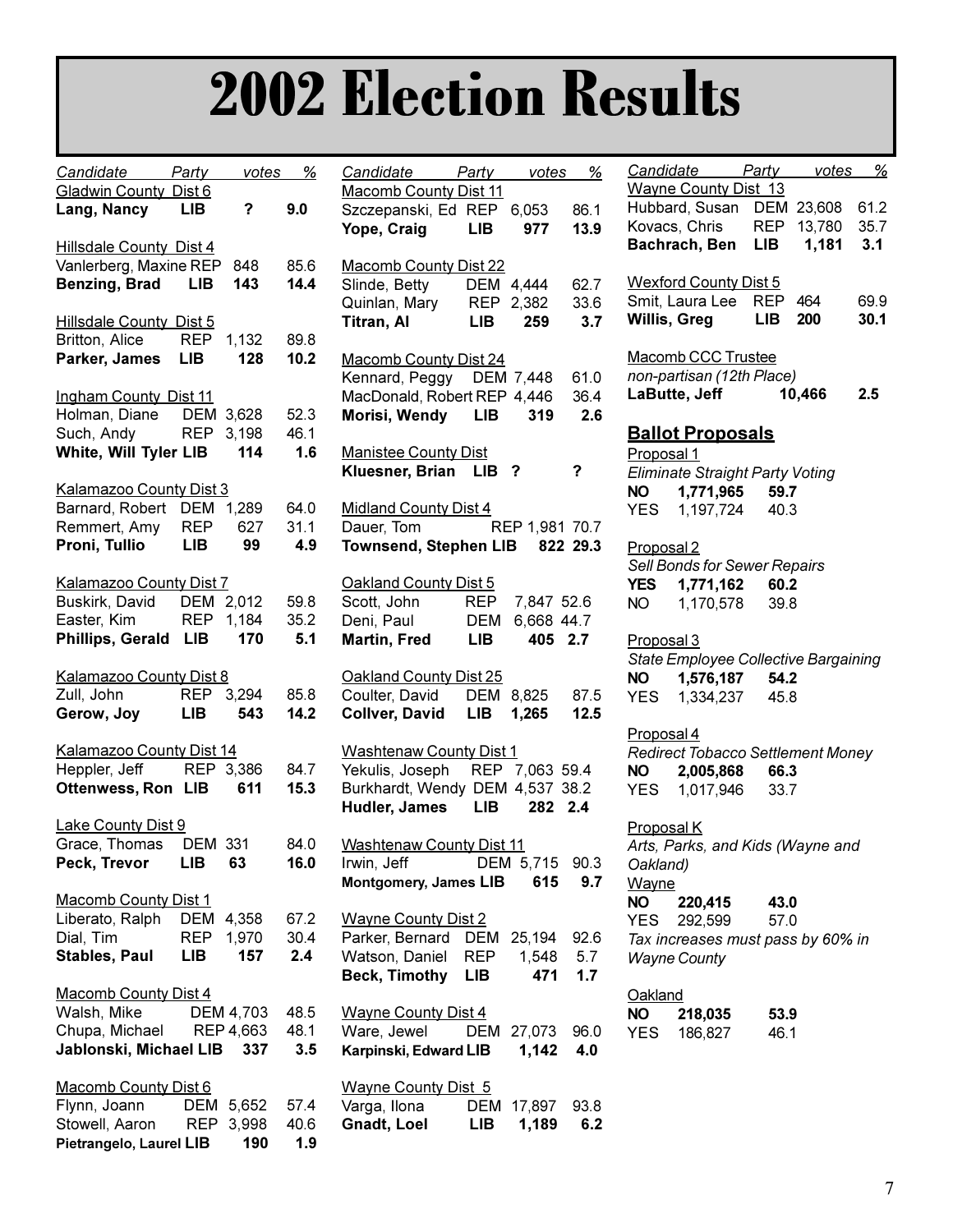### by Keith Edwards by Bill Bradley

Former Libertarians of Macomb County Chair Paul Soyk was sentenced to five months imprisonment for income tax evasion on September 16 in federal court. The judge had discretion to sentence him to 10 to 16 months, half of which must be in a facility, so this was the lightest possible sentence. There would be a supervised release period of two years as well in which be must file tax returns and pay current and back taxes, the latter for 1996-1999.

Soyk maintained at his trial that there was no law requiring the filing of a tax return or payment of income taxes and his sincerity in stating that was his belief contributed to his receiving the minimum. He is considering an appeal.

He claimed that the Government failed to introduce any admissible evidence of his awareness of the IRS Code, regulations of court decisions rejecting his interpretation of the law to prove he had a "pertinent legal duty" to file a return or pay income taxes.

"Allow me to thank everyone for their support and kind words and willingness to associate with a convicted felon. I really appreciate it and it has meant a lot to me during this ordeal, an ordeal that I am quick to point out I brought upon myself," Paul said.

Needless to say, that support is very strong among libertarians here in Michigan, who agree that taxation is theft and that the federal income tax is the most burdensome, complicated, intrusive, and aggravating of all the forms of theft devised by the government. We admire Paul for all the research he has done on taxes and especially for his courage in fighting this evil.

I had the honor to present him to the State Convention in May where he received a thunderous and prolonged ovation. We wish Paul our very best and we will celebrate his return with the same love and respect he has always earned. He was scheduled to report to a halfway house November 4.

*Editor's Note: Paul Soyk was the winner of one of the Defender of Liberty Awards which were presented on November 9th at the annual LibertyFest banquet. The nomination for this award was made by James Miller.*

### Soyk Sentenced Being a Libertarian in Office

I have been a member of the South Haven City Council since January 2002. It has been an interesting and generally enjoyable experience. I recommend it.

If you think you would like to advance the Libertarian cause by serving in public office, the easiest way to start out is to get appointed to

some board of commission. No campaigning for one thing.

You can probably get an appointment by showing up at meetings and getting to know the people already appointed to the board or commission. If you dress neatly, are polite and don't make a nuisance of yourself, the board members soon become comfortable with your pres-

ence. They may ask you why you keep showing up and you can say, Oh, I am just interested in (whatever it is that they are doing) and that you might even consider serving on the board sometime. Eventually, they begin to think of you as harmless, even if you are a Libertarian. Then when an opening comes up, you may get the job just because they will recommend you to whoever will make the appointment, not even bothering to look for anybody else.

A lot of the anti-libertarian stuff you run into in government, started out in some board or committee somewhere in the bowels of government. If that is where you are, you may be able to stop some of it right at the source.

Since I took office, I have tried to establish



Councilman Bill Bradley of South Haven

a reputation for looking after the public purse. I believe this is a good way to establish broad support within the community. Almost everybody thinks government costs too much.

I consistently vote against spending taxpayer's money on items that people can do for themselves. I try to avoid being against whatever it is that the people want. Instead, I try to

> be in favor of them doing it themselves. I try to make the point that it is immoral to give a benefit to Peter and make Paul pay for it. If Paul wants to pay, OK, but it is immoral to force him to.

> At workshop meetings where we discuss various items that will come before the Council, I try to let others talk first. Then if someone has a posi-

tion similar to mine, I can support and expand on it. This helps to reduce the number of times I am the "lone ranger." I find that by supporting other members when I can, that it is easier to get their support in return.

Other times I use the "devil's advocate" approach. "Well, this is certainly worth considering, but is this the right way to accomplish it, etc?" I try to avoid being confrontational. I have found that all that does is make enemies, and your enemies usually won't support you if they can avoid it.

So far, I have been able to tip several votes away from spending the taxpayer's money, saving thousands of dollars in the process.



Being chair has its drawbacks. There are things that MUST be done, and things that I WANT to do. In this issue of the newsletter, it was imperative that I outline my vision for our future, Operation Farm Team. But what I really WANTED to do was thank all our candidates for the time and effort they put into running. I wanted to thank people for putting their names on the ballot, for filling out paperwork, for answering surveys, media interviews, going to debates, and countless other things. I could go on, but this little box was all the space left in the newsletter after covering the news. I look forward to working with all of you again in the future.

g with all of you again in the n<br>I a mes Hudler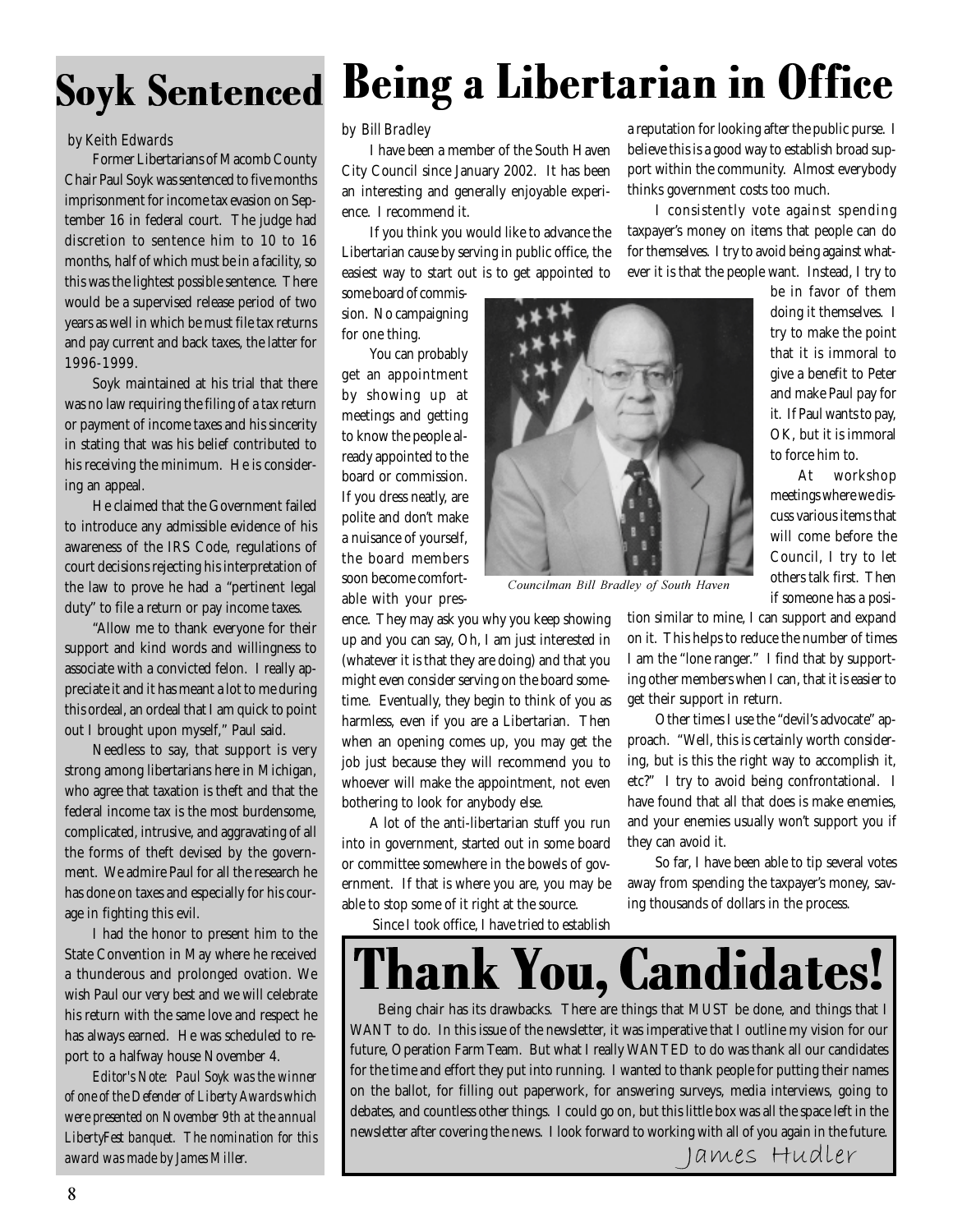# News From West Michigan

#### by Tom Quinn

This year's elections saw twelve members of the LPWM running for office with this being the first year that the Kent County ballot contained LP candidates for all state offices. Though our candidates were not fortunate enough to win any races, the fact that there was such a significant number of Libertarians on the ballot in itself garnered recognition for the local party. Several local civic groups held candidate forums, often with Libertarian candidates making up more than 25% of the participants.

Interesting comments can slip out when candidates from other parties are forced to confront the Libertarian position on issues. At one forum one opposition candidate remarked that,

"One thing we can say for the Libertarians, they are honest." At another forum another opponent commented that he wished he could take the LP position on drug decriminalization.

Earlier this fall, a candidate for circuit court was the guest speaker at the September LPWM membership meeting. In his opening remarks he stated that some of his acquaintances had advised him not to attend because the Libertarians were an unreasonable bunch that wasn't worthy of serious respect. After delivering his talk and discussing various issues and philosophies with several of the local members, he mentioned that he hoped to return and speak again some time.

From this experience we determined that

many of those who have a familiarity with Libertarian principles have an incorrect notion of us as individuals and as a political party. In order to address this problem — and the general problem of being relatively unknown — we decided to advertise ourselves with radio ads during the month of October. Admittedly, results for this outreach are hard to measure. But we take satisfaction in knowing that we have taken steps to let people know who we are and what we stand for, in a manner different from the information table we have had at the local gun show.

"If you always do what you have always done, you will always get what you always got."

Plans for the future are currently being laid.

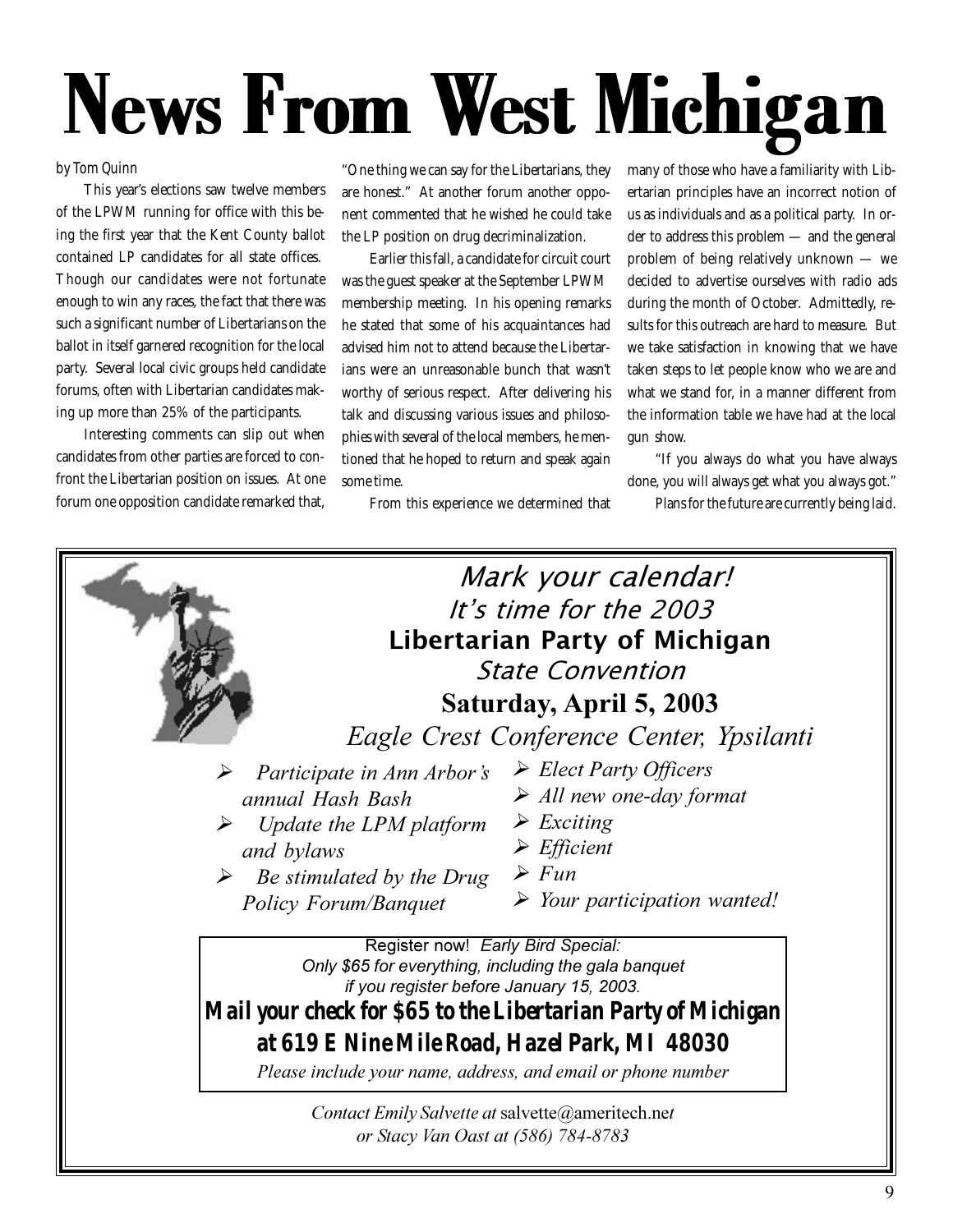## Region Three Representative's Report

#### by Mark Rutherford

It is my honor and pleasure to report on the activities of the Libertarian National Committee (LNC) to the hard working activists of the Michigan Libertarian Party. As usual, you have run many excellent candidates, and worked hard and successfully to move forward the Libertarian political movement in 2002.

The LNC last met in Chicago on September 21-22, 2002. It was a very important meeting.

The LNC thoroughly addressed the "Bipartisan Campaign Reform Act" (BCRA). This onerous law effects national, the state parties, local affiliates and candidates. The Federal Election Commission (FEC) is still promulgating regulations on it, and attorneys (including your own Bill Hall) are still scratching their heads trying to figure out what Congress meant by it. You cannot do much justice in explaining this awful piece of legislation in a short column, but here are some of the lowlights of what it probably does to us:

1. State parties will have to set up a federal committee and bank account to direct any money to the national LP, including memberships and material sales;

2. State parties will have to set up a federal committee and bank account if they do anything in conjunction with a federal election. Anything means anything, including mentioning federal candidates in newsletters, nominating them at conventions or posting on a website a list of federal candidates.

3. Federal contributions (including payment of membership dues) are banned from anyone under 18.

Little clear guidance has come from the FEC on BCRA. For more information on BCRA, see www.fec.gov. Also, the LNC is one of scores of plaintiffs challenging BRCA. However, BCRA is currently in effect, and it will be this Spring, at the earliest, before there is a court decision on the constitutionality of BCRA.

Another topic of discussion was the recent resignation of Executive Director Steve Dasbach. In response, the Libertarian National Committee (LNC) passed the following resolution:

 *"In accepting the resignation of Steve Dasbach as Executive Director of the Libertarian*

*Party, the Libertarian National Committee thanks him for more than 20 years of service to the Party, culminating in his 5 years as National Chair and his 4 years of service as Executive Director. We commend his dedication to the cause of liberty and recognize his tireless efforts in this often difficult pursuit."*

Steve's resignation as a national employee was effective November 18, 2002. National Chair Geoff Neale was designated by the LNC as acting Executive Director. After this meet-

> ing, Steve stayed on as a consultant through the effective date of his resignation to help Geoff with the tran-

> > I had the

honor of being appointed by the LNC to serve on the Executive Director search committee. At-large

sition.



*Mark W. Rutherford*  ${\it Region\ Three}$ **Representative** to the **Libertarian National** Committee

Representative Michael Dixon (Illinois) is chair of the committee. At-large representative BetteRose Ryan (Colorado) also serves on the committee.

Alternate Region Three Representative and Ohio State Chair Jeff Zwerber was appointed to serve on the LNC's Audit committee.

Also discussed was the financial situation of the LNC. The LNC passed the following resolution on the situation:

*"The Libertarian Party, like many non-profits, has experienced a downturn in fund-raising over the last 12 months. Though many special projects have been successful, and Libertarian Party candidates across the country are succeeding like never before, the national office fund-raising appeals have underperformed.*

*"Based on this knowledge, the LNC has taken steps to control costs at the national office, and is working with our vendors to improve our cash position.*

*"The LNC asks for the understanding and support of our valued members and donors in this difficult time. With the continued support of our members, contributors, volunteers, and activists the*

*LNC is confident that the Party will return to solid financial footing in the near future, and that it will remain a strong member driven organization serving its state affiliates."*

I'm pleased to report that positive steps have been taken and generous contributors have come forward, and through the hard work of treasurer Deryl Martin, National Chair Geoff Neale, the national staff and countless others, the situation is being dealt with in a positive manner. National's financial situation will continue to be thoroughly scrutinized at the December 14-15, 2002 LNC meeting in Washington when the LNC approves a budget for 2003.

Chairman Neale has also named national Marketing Director Mark Schreiber as interim Development Director. Mark is working with the rest of the national staff and the LNC to address the LP's marketing needs, as well as our long, and short term fund raising needs.

This is only the tip of the iceberg of all that is going on at the national level. It is a time of great change, with great challenges. But with change and challenges come great opportunity, and it continues to be an exciting time to be a part of the Libertarian Party. Thank you for all you do for Liberty!

### The Libertarian **Activist Meeting**

January 25, 2003 - 12:30pm at LPM HQ in Hazel Park 619 E. Nine Mile Rd. Info: ViceChair@lpmich.org

*We are going to have a* pot luck lunch, so please *<i>bring a dish to share.* 

 $ALL$  members are welcome!

The main topic will be: **Planning for Election Success**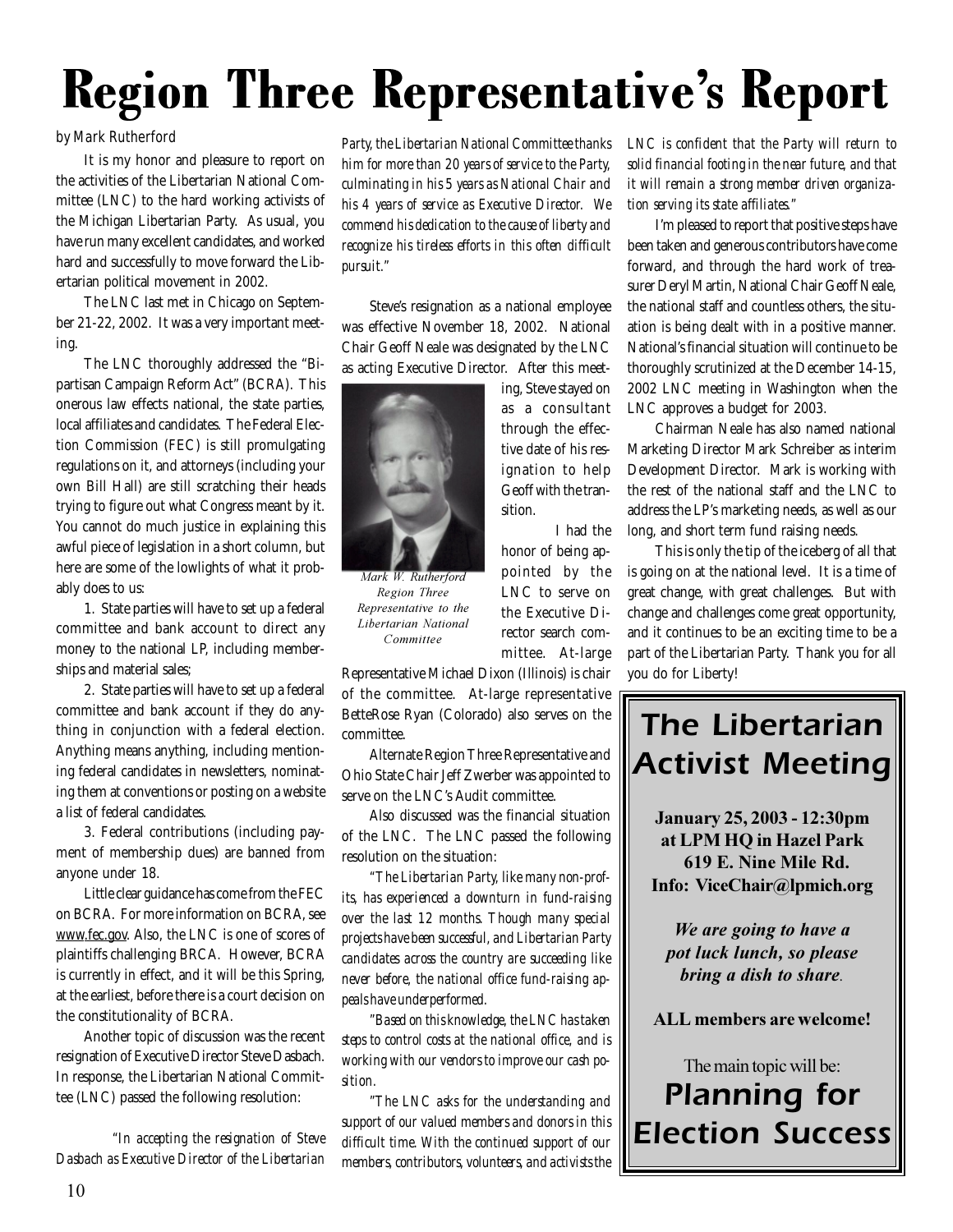## LPM Committee Meeting Minutes

Libertarian Party Of Michigan Executive Committee Meeting **August 4, 2002**

Called to order by LPM Chairman James Hudler at 1:02pm.

Roll call:

| Chair                          | James Hudler       | Present |
|--------------------------------|--------------------|---------|
| Vice Chair                     | <b>Jerry Bloom</b> | Present |
| Secretary                      | Keith Wesselmann   | Present |
| <b>Treasurer</b>               | Ben Bachrach       | Present |
| At-Large Director Diane Barnes |                    | Present |
| At-Large Director Dave Collver |                    | Present |
| At-Large Director Paul Hitch   |                    | Present |
| At-Large Director Sara Sjoberg |                    | Present |
| At-Large Director Erin Stahl   |                    | Present |
|                                |                    |         |

JH – We will employ the agenda distributed by Ben Bachrach (attached), except that to move item 13 to item 1. Approved by unanimous consent.

JH – State Of The Party, Chair outlined his goals for the LPM for the months ahead: 1) Raise \$20,000 in the next 6 months. 2) Promote both statewide and local candidates. 3) Increase number of affiliates and members. 4) Plan 2003 LPM Convention. 5) Research implications of achieving major party status.

KW – Minutes of June 9 meeting have been distributed. Motion by Sara Sjoberg, second by Dave Collver, to accept minutes without having them read. Carried by voice vote.

BB – Distributed and explained revised budget (attached). Motion by Ben Bachrach. Second by Keith Wesselmann, to accept revised budgetCarried by voice vote.

Motion by Ben Bachrach. Second by Jerry Bloom, to reduce previously pledged contribution to Scotty Boman for State Board of Ed. campaign from \$1000 to \$150, in order to use it for advertisement in the LPM newsletter. Carried by voice vote.

Motion by Diane Barnes, second by Sara Sjoberg, to spend up to \$400 from the Campaign Fund for the slate brochure.Carried by voice vote.

JB, PH – In the last two months, Jerry and Paul have attempted to contact the leaders of every affiliate throughout the state regarding the combining of some affiliates.

1. Motion by Jerry Bloom, second by

Paul Hitch, to revoke the charters of the Berrien, Ionia, Ottawa, and South Central affiliates because they are no longer active. Carried by voice vote.

2. Motion by Jerry Bloom, second by Paul Hitch, to make LP members of the former Berrien affiliate (including Cass County residents) members of the Van Buren affiliate. Carried by voice vote.

3. Motion by Jerry Bloom, second by Paul Hitch, to make LP members of the former St. Joseph affiliate members of the Kalamazoo affiliate. Carried by voice vote.

4. Motion by Jerry Bloom, second by Paul Hitch, to make LP members of the former Monroe affiliate members of the Wayne affiliate. Carried by voice vote.

5. Motion by Jerry Bloom, second by Paul Hitch, to make LP members of the former Calhoun, Jackson, and Lenawee affiliates members of the Branch-Hillsdale affiliate. Carried by voice vote.

Motion by Ben Bachrach, second by Erin Stahl, to extend agenda item 6 by five minutes. Carried by voice vote.

6. Motion by Jerry Bloom, second by Paul Hitch, to make LP members of the former Tuscola, Sanilac, and Huron affiliates members of the Genesee-Lapeer affiliate. Carried by voice vote.

7. Motion by Jerry Bloom, second by Paul Hitch, to make LP members of the former Ionia, Ottawa, Oceana, Isabella, Mecosta, and Gratiot affiliates members of the West Michigan affiliate. Carried by voice vote.

JH – 2003 State Convention. Steve Townsend has asked the Chair to approve his plan for hosting the convention in the Bay area. Mr. Townsend was invited to present his proposal to the LEC at this meeting, and he is not present. Emily Salvette is present to present her proposal (attached) to the LEC.

Motion by Diane Barnes, second by Dave Collver, to approve Ms. Salvette's plan for the 2003 LPM Convention. Carried by voice vote.

DB – LibertyFest 2002. Brochure is near completion, featured speaker is Wendy McElroy, registration fee is \$35, deadline to register is November 4, event is November 9 at Mac & Ray's in Harrison Township. A complimentary advertisement will need to be placed in the next LPM newsletter.

JH – Newsletter editor Greg Dirasian resigned from the position. The July/August issue will be the last he edits.

Motion by Ben Bachrach, second by Jerry Bloom, to withhold decision on a new newsletter editor. Carried by voice vote.

JB – By the end of August, the leadership directory will be revised to reflect the affiliate alignment changes.

BB – Membership Committee is a very important responsibility. Membership continues to decline, and we must get "thank you" and "welcome" messages to inquiries and new members and reminders to lapsed members.

DC – Dave Collver expressed a desire to see more regular fundraising efforts. Currently James Hudler is working on a fundraising letter. Ben Bachrach believes monthly pledge program proceeds need to increase.

GS – Greg Stempfle distributed report (attached) on implications of running candidates as a major party. We will achieve major party status if Scotty Boman receives at least 5% as many votes as are cast in the Secretary of State race.

GS – Greg Stempfle reported that Scotty Boman Campaign literature will be distributed throughout September to affiliates around the state.

JH – There will not be a state party picnic this summer. All LPM members are invited to the Washtenaw affiliate's picnic.

DB – Diane Barnes expressed disappointment that James Hudler wrote a letter to Leon Drolet regarding HB5237/PA399, in spite of previous LEC decision not to send a letter regarding this issue. Discussion ensued among LEC and other LPM members present, some concurring that such a letter should not have been sent, some defending Mr. Hudler's actions. A copy of the letter (attached) was provided by Mr. Hudler to the meeting attendees.

PH – LPM Headquarters lease expires in November.

Motion by Jerry Bloom, second by Paul Hitch, to make arrangements to continue to occupy our current headquarters after the current lease expires. Carried by voice vote.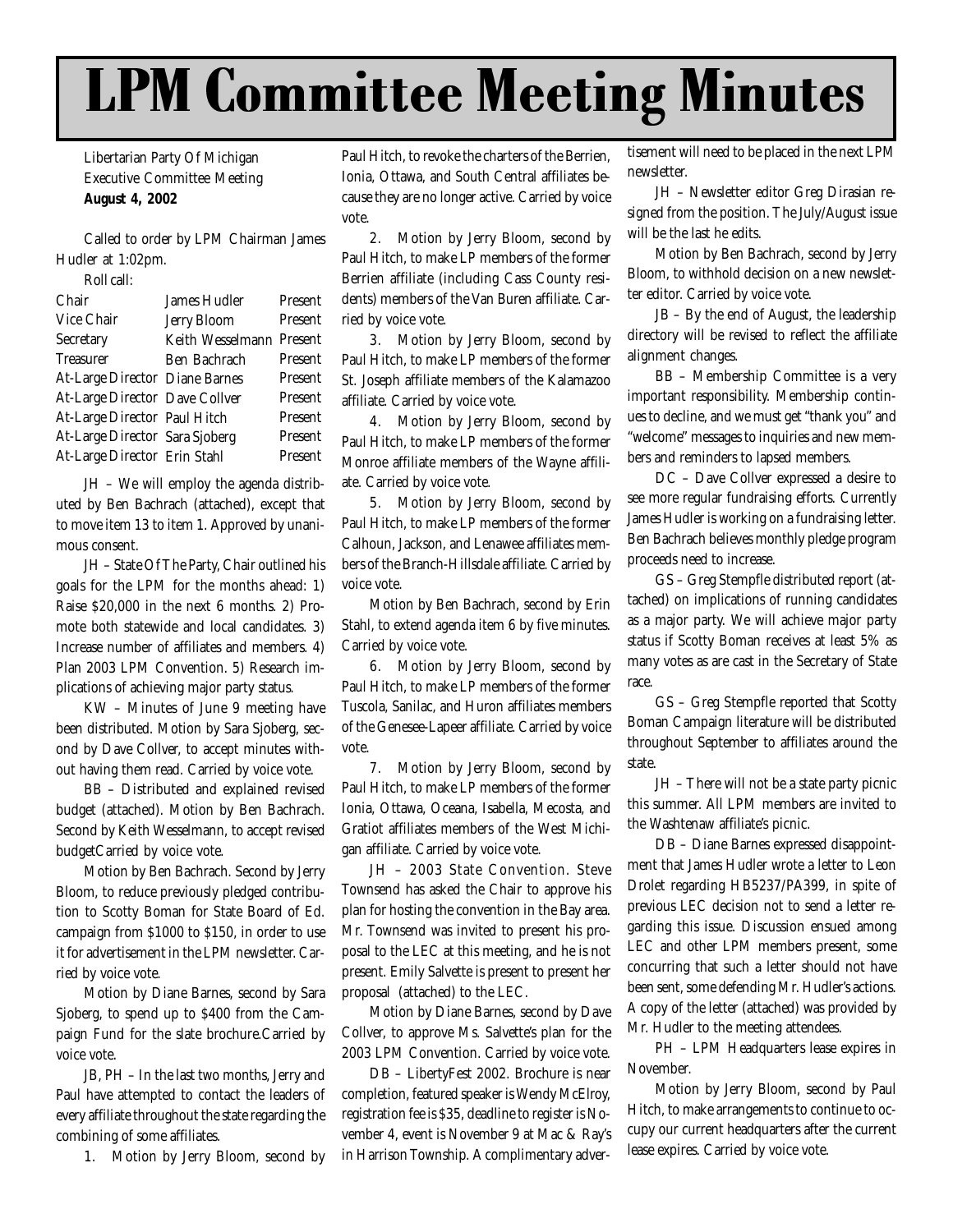## LPM Committee Meeting Minutes

JH – Dave Collver has agreed to coordinate negotiation of the lease.

PH – Anyone interested in having business cards made, please speak with Erin Stahl after the meeting.

Motion by Dave Collver, second by Diane Barnes, to adjourn. Carried by voice vote at 3:24pm.

Respectfully Submitted, Keith Wesselmann, Secretary

Libertarian Party Of Michigan Executive Committee Meeting **October 13, 2002**

*Minutes of the October meeting have not yet been approved by the LEC and should be considered unofficial at this time*

Called to order by LPM Chairman James Hudler at 7:22pm. Roll call:

| ROIL CAIL.                     |                          |         |
|--------------------------------|--------------------------|---------|
| Chair                          | <b>James Hudler</b>      | Present |
| Vice Chair                     | <b>Jerry Bloom</b>       | Present |
| Secretary                      | Keith Wesselmann Present |         |
| <b>Treasurer</b>               | Ben Bachrach             | Present |
| At-Large Director Diane Barnes |                          | Present |
| At-Large Director Dave Collver |                          | Present |
| At-Large Director Paul Hitch   |                          | Present |
| At-Large Director Sara Sjoberg |                          | Present |
| At-Large Director Erin Stahl   |                          | Present |

JH – Motion by Dave Collver, second by Sara Sjoberg, to accept the proposed agenda (attached). Carried by voice vote.

KW – Minutes of June 9 meeting have been distributed. Motion by Sara Sjoberg, second by Dave Collver, to accept minutes without having them read. Carried by voice vote.

BB – Distributed and explained revised budget (attached). Motion by Keith Wesselmann, second by Dave Collver, to accept revised budget.

Motion to amend by Sara Sjoberg, second by Erin Stahl, to increase membership retention budget from \$1000 to \$1600 (remove proposed change). Amendment carried by voice vote.

Motion to amend by Jerry Bloom, Second by Paul Hitch, to change proposed budget for Vice Chair expenses from \$160 to \$600.

Original motion carried by voice vote.

BB-Post-convention fundraiser has gener-

ated \$110 in addition to that listed on treasurer's report. Next opportunity for fundraising will be LibertyFest.

JB-Leadership conference was held earlier today. Expressed concern about lack of responsiveness from Shiawassee County. Activists in Traverse City have been encouraged to continue working to organize in that area. About \$360 was spent on the leadership conference, and about 30 members attended. LPM Activist

Meeting will be scheduled within 90 days of the November election and can serve as an organizing convention should we achieve major party status (as required by Michigan election law). The date is tentatively set as Saturday, January 25.

DB – LibertyFest letter/brochure has

been mailed out. LPM

fundraiser still needs to be planned. Deadline for nominating awards is October 15.

JH – The proposal for the 2003 LPM Convention agenda has been circulated. Organizers Stacy Van Oast and Emily Salvette would like \$300 for a promotional mailing.

SJ, ES – Letter to donors & lapsed members is ready to be sent out. Current LPM membership is 1,173.

JH – Greg Stempfle has volunteered to succeed Greg Dirasian as the newsletter editor. He has been appointed to the position. Next issue is expected to go out in late November.

JH – Slate cards and slate brochures are prepared, some have been printed, and they are available online to download.

PH – There are still approximately 20 counties in Michigan that are not associated with any local affiliate. Activists from uncovered areas will be contacted to generate interest in creating affiliates.

JH – Statewide campaign report. Greg Stempfle has visited 7 affiliates in the last 2 months. Materials have been distributed throughout the state. In the remaining weeks before the election, the main focus of the election will be Wayne, Oakland, and Macomb Counties.

DC – From discussions with the landlord, it is likely we can renew the lease for LPM Headquarters in Hazel Park for little or no increase in rent.

Motion by Ben Bachrach, second by Jerry Bloom, to authorize Dave Collver to complete the negotiation of the lease, which would then be signed by James Hudler.

Motion to amend by Jerry Bloom, second by Keith Wesselmann, to allow for an increase of up to \$35 per month rent increase. Carried by voice vote.

Original Motion carried by voice vote.

JH – Greg Stempfle circulated report on consequences of achieving major party status (attached).

JH – Members speaking session.

J.P. Denoyer announced his intention to manage a statewide petition for a ballot proposal to end the income tax in Michigan.

Keith Edwards announced that more LibertyFest brochures are available here at the meeting and inquired about Oakland Militia meetings being held at LPM Headquarters.

Motion to adjourn by Sara Sjoberg, second by Dave Collver. Carried by voice vote at 8:36pm.

Respectfully Submitted,

Keith Wesselmann, Secretary

### Bill Shotey Passes



2000 Defender of Liberty award winner, Bill Shotey, passed away on November 20 while visiting family in Arizona.

Bill remained

here for the election night party and left for Arizona the next day. He suffered a heart attack upon arriving in Arizona and was hospitalized then passed away a few days later.

> Bill, 70 years old, will be sorely missed. No other information is available at this

time. For further information, contact LP of Wayne County chair, Greg Stempfle, at: stempfle@hotmail.com.

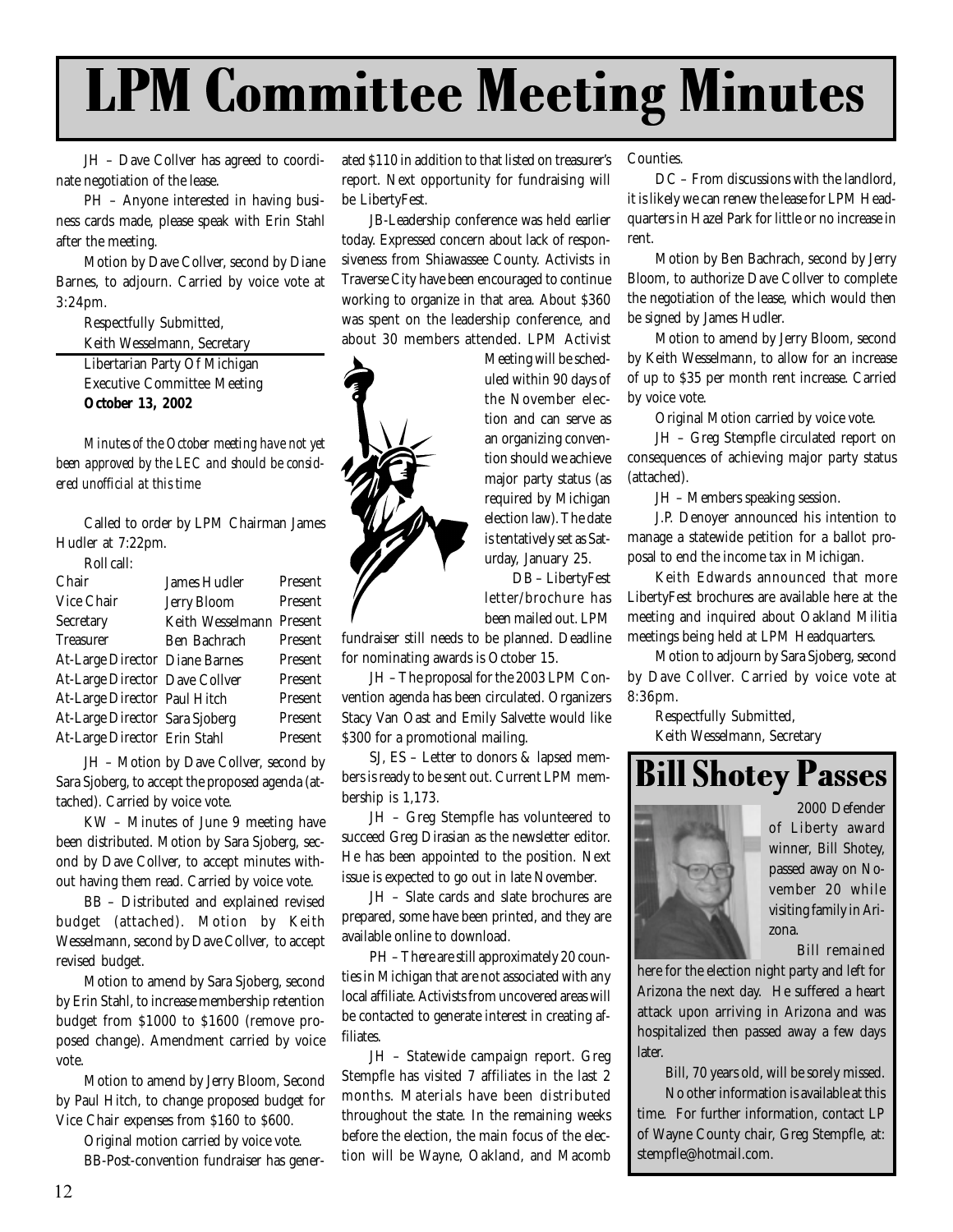# LPM Affiliate Contacts

#### **Affiliate Name**

Libertarian Party of Allegan County Libertarian Party of Clare-Gladwin Counties Libertarian Party of Kalamazoo/St. Joseph County Libertarian Party of Livingston County Libertarians of Macomb County Libertarian Party of Mid-Michigan Midwest Michigan Libertarian Party Libertarian Party of Oakland County Libertarian Party of South Central Michigan Libertarian Party of Shiawassee County Libertarian Party of Saint Clair County Thumb Area Libertarian Party Traverse Bay Libertarian Party Tri-Cities Libertarian Party University of Michigan Libertarians Upper Peninsula Libertarian Party Libertarian Party of Van Buren County Libertarian Party of Washtenaw County Libertarian Party of Wayne County West Michigan Libertarian Party

### **Contact Name**

Rick Dutkiewicz Ghazey Aleck Mickey Hall David Buck Keith Edwards Will Tyler White Brian Kluesner Fred Martin James Parker David Keys Richard Friend Paul Hitch Jerry Coon Stephen Townsend Dan Sheill John Loosemore Bill Bradley Brett Cashman Greg Stempfle Tom Quinn

#### **Contact Info**

rdoogie@datawise.net aleckfamily@voyager.net hpondo@aol.com sise\_george@yahoo.com keithmarni@aol.com whitewi5@msu.edu chair@lpmwm.org chair@lpocmi.org jamesp@hillsdale.epcorp.com bsteele1@tir.com rfriend@advnet.net phitch@intouchmi.com jtcoon@gtii.com libertarian@chartermi.net dsheill@umich.edu 906-334-2922 bbradley@cybersol.com bjcash@aol.com stempfle@hotmail.com mrtomq@yahoo.com

### New Member Database Launched

#### by Jerry Bloom

At the October 13 Chairs' Meeting, the LPM officially launched its new membership database. Emily Salvette and Greg Dirasian made a presentation at the meeting to give affiliates a brief overview on the use of the new system.

This new system is not part of the proposed new national membership database system, but rather something that is entirely unique to the LPM.

Greg Dirasian has been working on creating this database for us for a long time, but encountered some difficulties with data being received from the national LP. Dan LaFavers added some additional features to give affiliates even more flexibility in maintaining their membership lists. Oakland and Washtenaw county LPs have been beta-testing the system since last year.

"I have been a long-time advocate of moving as much of our information as possible into secure web databases so we could create a 'virtual office,'" Dirasian said. "When I joined the LP of Oakland County the person who maintained our database was in the process of moving. Tools that the previous database administrator had developed over time were lost because of differing database applications."

Rather than relying on the state party's database administrator, Dirasian embarked on an ambitious plan to put his membership database on the web with a common set of tools. Going forward, the database will now be available to everybody with the appropriate access permissions and tools for accessing the data, once created, will be available for all the affiliates to use.

The tools available include:

- · New member reports
- · Lapsed member reports
- New Inquiry reports
- Membership reports
- · Mailing lists
- and others

Taking it a step further, address changes made to the database are automatically emailed to the national LP for incorporation into their database and changes from national are automatically incorporated into the LPM database — all without any human intervention.

"One of the benefits of this system is that as we progress, if somebody decides that they need a new database feature, they can ask one of the developers to add it - currently, myself and Dan LaFavers - or they can do it themselves if they have the appropriate skills. But, once added it will be available to all the affiliates," Dirasian noted. "If somebody gets run over by a bus, the database will not disappear, nor will the tools, nor will the ability to continue enhancing the system."

Also provided to attending affiliate chairs was a "Web Services Manual" summarizing the web-based tools available for use by LPM affiliates. Dirasian notes that although he may have been the driving force behind making these tools available to the affiliates, other people deserve recognition for their contributions and we owe a special thanks to Ben Bachrach, Hugh Fader, Dan LaFavers, and Emily Salvette.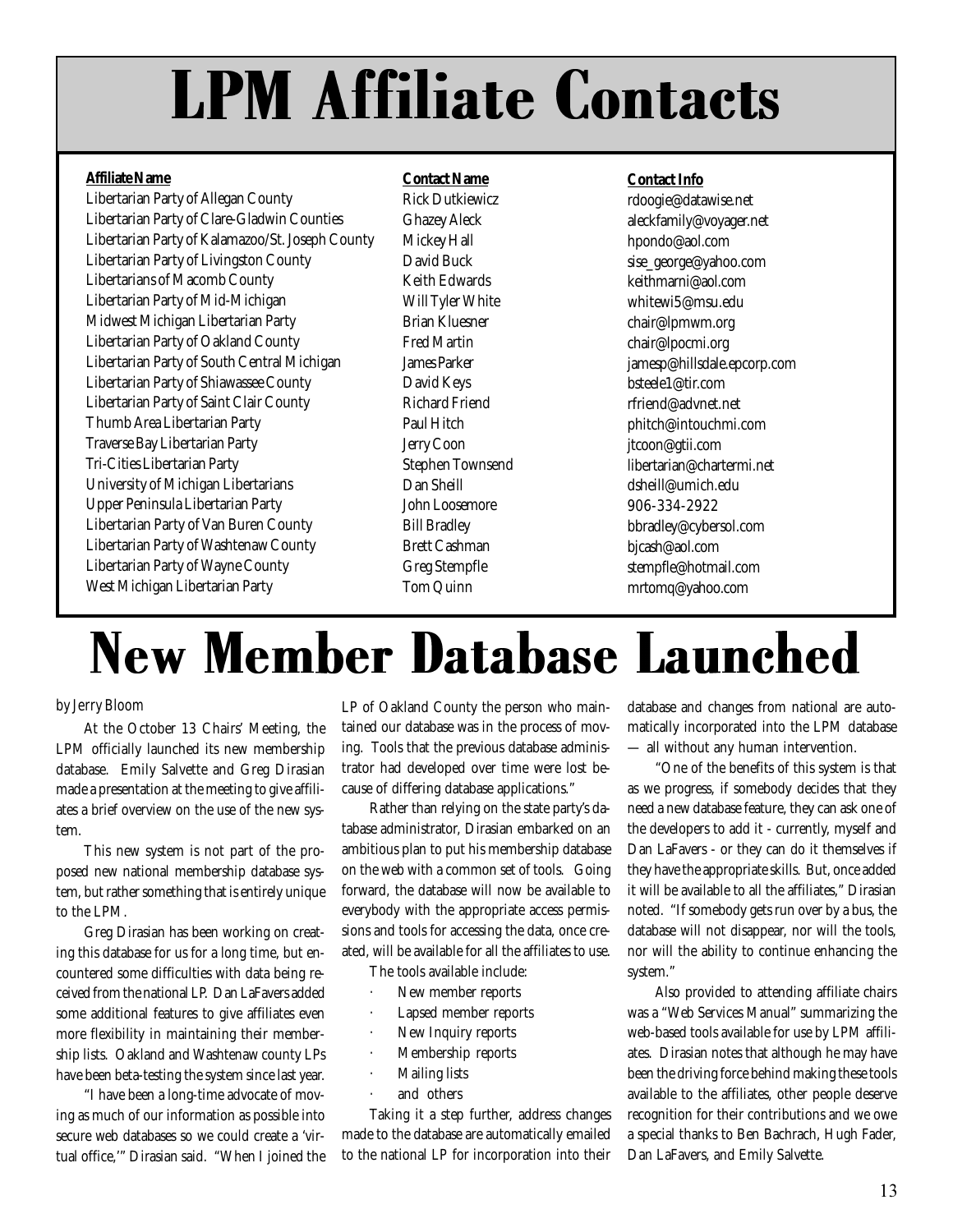### Defender of Liberty Awards

Paul Soyk was given the Spokesperson for Liberty Award as a member of the community whose patriotism and conviction have inspired contributions to the cause of Liberty. Although Paul is an active member of the LPM and Libertarians of Macomb County, he was awarded for his non-partisan attempt to prove that there is no law compelling payment of the federal income tax. Jim Miller nominated him. *(cont'd from pg. 1)* 

The winners represent the qualities that are so important in the struggle against tyranny. The Jozwiaks represent persistence, Collins, confidence, and Soyk is an exemplar of integrity and courage.

Libertarian writer and feminist Wendy McElroy was the principal speaker. Her topic was Political Optimism.

This was the seventh annual Liberty Fest banquet and the fourth one hosted by Libertarians of Macomb County. Congratulations to Diane Barnes and her staff for organizing an enjoyable event. Erin Stahl, Wendy Morisi, Sharlene Strick, Laurel Pietrangelo and Marnie and Keith Edwards helped Diane.

### **How much Government** is enough?

### **Number of Governments**

| U.S. Government          |        |
|--------------------------|--------|
| <b>States</b>            | 50     |
| Counties                 | 3,043  |
| <b>Municipalities</b>    | 19,372 |
| Townships or Towns       | 16,629 |
| <b>School Districts</b>  | 13,726 |
| <b>Special Districts</b> | 34,683 |
| Total:                   | 87,504 |
|                          |        |

### Wayne/Oakland Defeat Arts Tax

 $\phi$  *(cont'd from pg.1 )* \$2.5 million proponents spent in 2000). Meanwhile, the coalition of the Libertarian Parties of Wayne and Oakland counties and the Small Government Alliance (SGA) spent less than \$25,000. Outspent over 100 to 1, Proposal K was defeated by an even larger margin than two years ago.

The SGA noted in a press release, "Proponents also contributed to their own undoing. Tax advocates have played the 'for the kids' card so many times that the electorate has gotten wise to this game."

Although pleased with the victory, Libertarians remain vigilant. "The 'arts' special interest groups have virtually unlimited funds and there is too much money at stake. We expect them to try again and we will be prepared. We are already making plans of our own," cautioned LPOC chair, Fred Martin.

*(See a reproduction of the anti-proposal K ad on page 15).*

*Massage Therapy* 

**by** 

**Retta Fontana** 

**Located in "Your Body Shoppe"** 2328 Livernois Rd. Suite #D. South of Big Beaver Rd., Troy.

> **Rates: 30 min. - \$40** 55 min. - \$65 85 min. - \$90

Phone:  $(248)$  212-8062 rettafontana@vahoo.com

Tired of being stressed about the latest assault on *your liberty? Come and experience deep* relaxation and restoration. I bring years of mothering experience and training in deep-tissue therapy to the work that I love. I can't wait to get my hands on you!

### Boman Campaign Falls Short For Major Party

### by Greg Stempfle

 An effort to attain major party status for the LPM fell short of it's goal on Election Day. Both State Board of Education candidates, Scotty Boman and Diane Barnes, failed to earn the necessary vote totals to elevate the LPM's ballot status. Had either candidate earned 150,000 votes then the LPM would have been a major party during the 2004 election cycle. Major parties, almost always Democrats and Republicans, nominate this candidates in the August Primary, elect precinct delegates and are their candidates are invited to more debates and candidate forums .

 Scotty Boman, hoping that having a name similar to that of the former Detroit Red Wings coach would elevate his vote total, ran a semiactive campaign for the position. Yardsigns were distributed across the state, flyers were passed out at fairs and at Red Wing games, and Scotty's race was even mention on local sports radio. In 2000, Scotty ran for a seat on the Wayne State Board of Governors and earned 130,000 votes. he was also endorsed by the Detroit News when he ran for Detroit City Council in 1997. Unfortunately, all of the hard work did not pay off this year. Scotty earned 88,000 and Diane pulled in 74,000 votes.

 As the campaign manager for Scotty Boman, I would like to personally thank everybody who contributed to the campaign, put up a yardsign, and passed out flyers.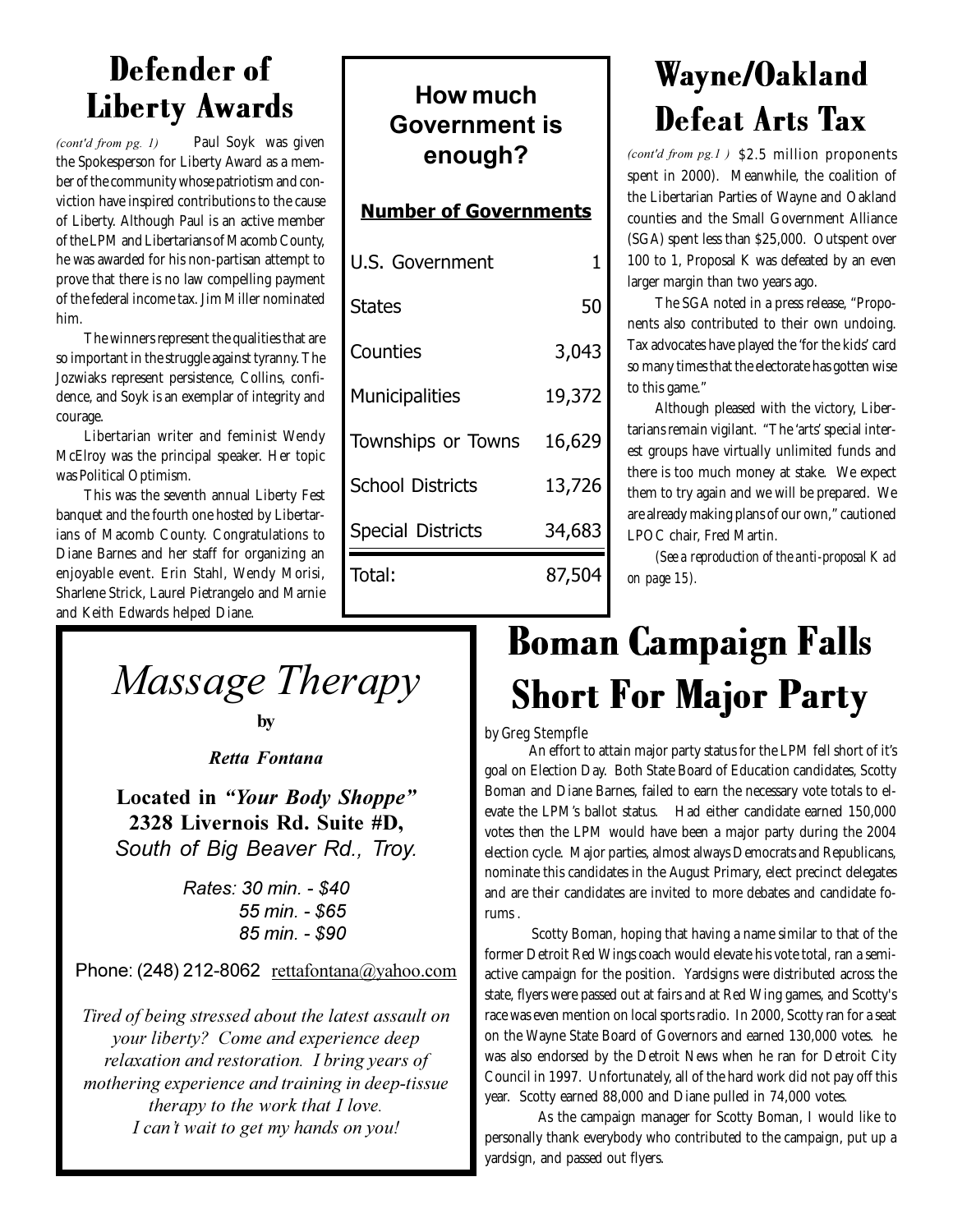

"Pardon me sir, could you spare a couple hundred bucks for opera tickets?"

**Vote NO on Proposal K!** 

**Small Government Alliance** Box 118 + Allen Park, MI + 48101 www.SmallGov.org

### Here's a switch...

Most tax proposals are to provide funding for things that we all need. Like police and fire services. Or schools. Historically, some have been to subsidize programs specifically for the less fortunate. Like public transportation. Or food stamps.

This year, we are being asked to increase property taxes on the homes of the poor and the working class to help support the lifestyles of the rich and famous!

Proposal K is a  $\frac{1}{2}$  mill increase on every home and business in both Wayne and Oakland counties. The residents of Macomb, Washtenaw, Livingston — and every other county in Michigan — get a completely free ride!

Most of the money would go to give subsidies to a select list of arts and cultural institutions that reads like the social calendar of Mr. & Mrs. J. Barrington VanderSnoot.

Among the 17 beneficiaries are:

- Cranbrook House & Gardens
- Detroit Symphony Orchestra
- Meadowbrook Hall
- Michigan Opera Theatre

The rest would go to local politicians and bureaucrats to dole out to their friends and supporters.

**Is it right** to tax people who prefer Rock  $\&$  Roll or Hip-Hop so the wealthy can get a discount on tickets to the opera? Do we really want to take money from people who can barely afford an occasional movie to subsidize the ballet?

The economy is floundering, people are losing their jobs, our retirement savings are disappearing. Now they want us to raise property taxes and risk putting poor people and seniors out of their homes, just to make symphony tickets cheaper for rich people? "K" doesn't stand for "Kids." It stands for "Kings."